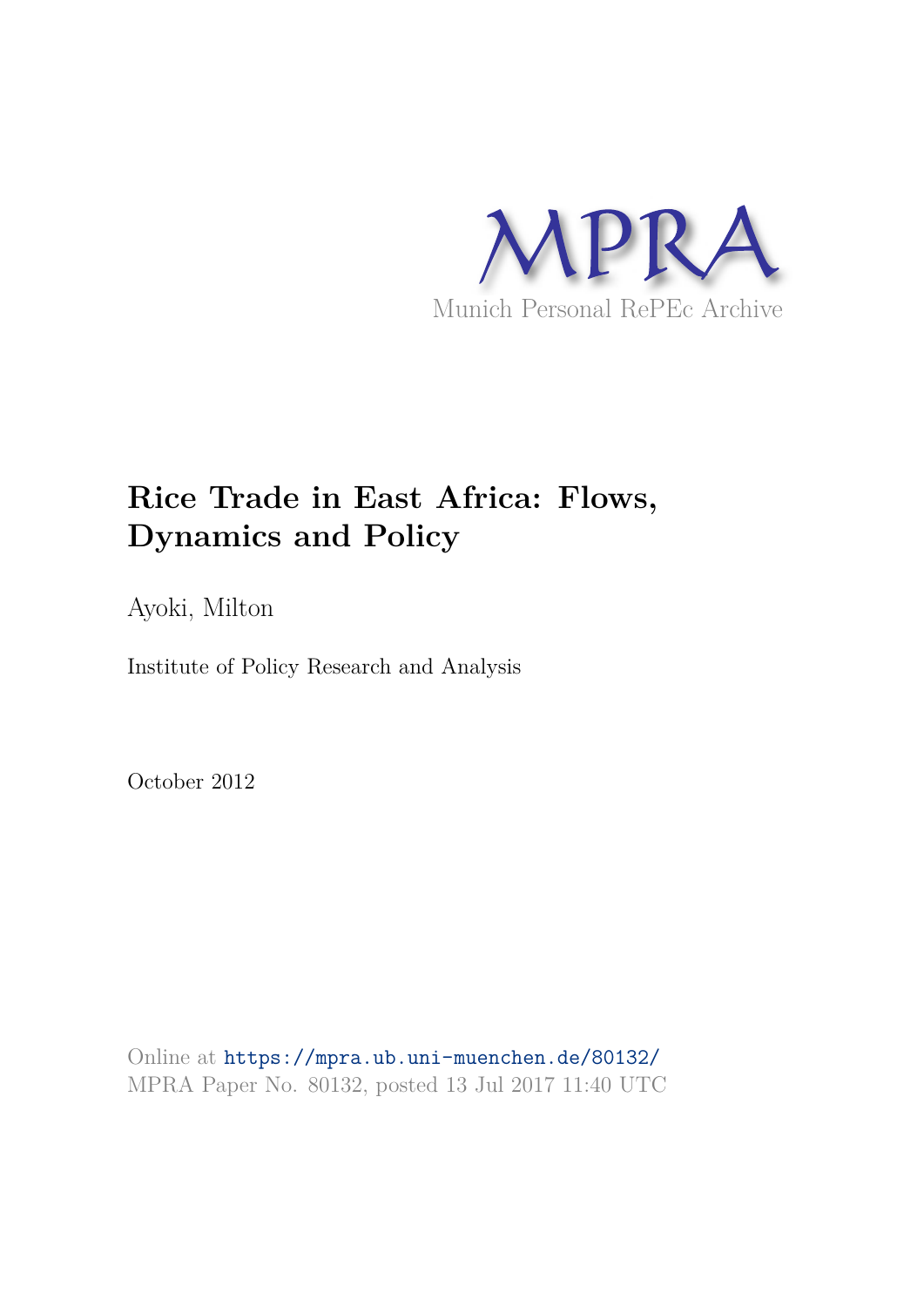# **Rice Trade in East Africa: Flows, Dynamics and Policy**

**Milton Ayoki** 

IPRA Working Paper 24 Institute of Policy Research and Analysis, Kampala October 10, 2012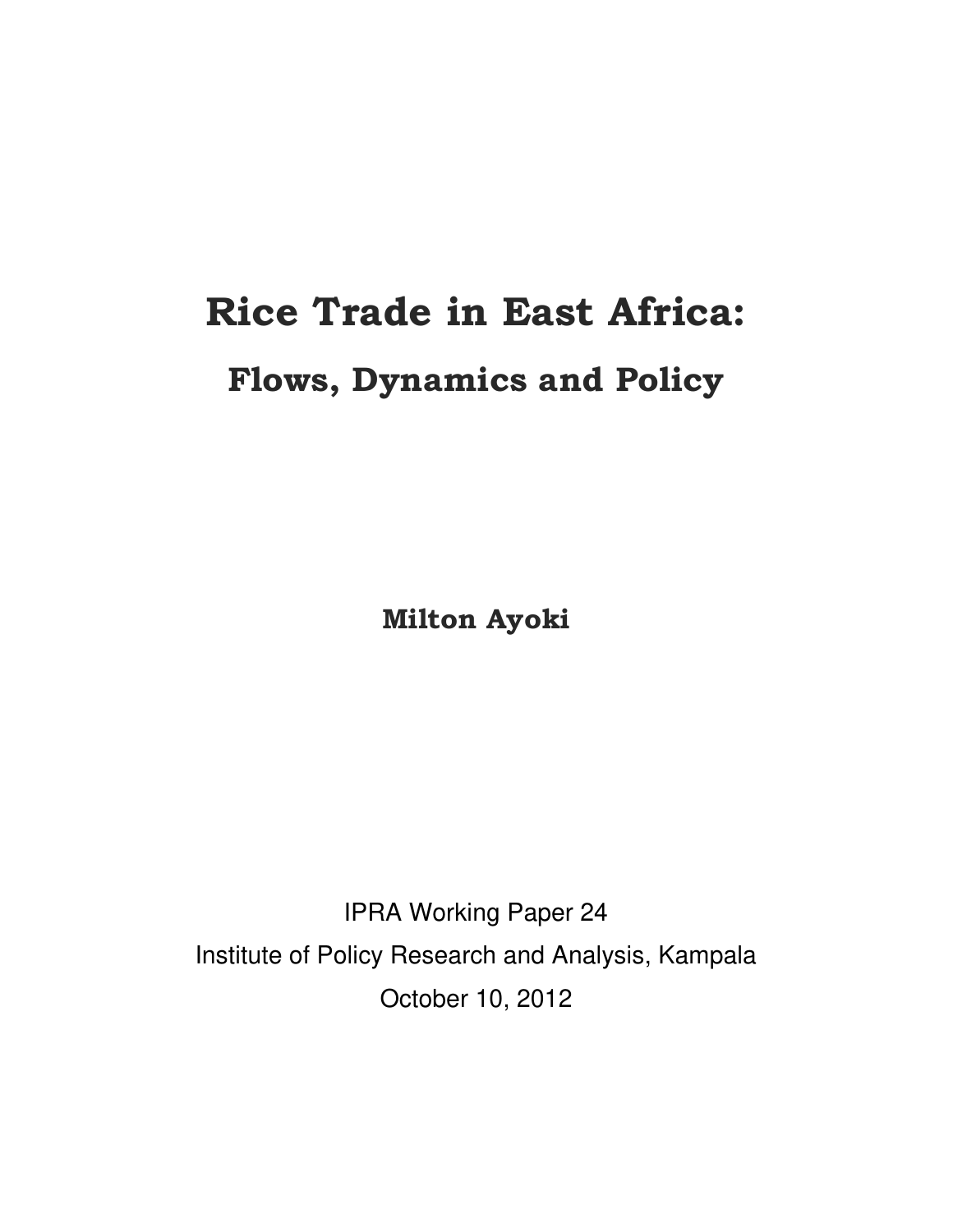© 2007 by Milton Ayoki. All rights reserved.

IPRA Working Papers contain preliminary material and research results, and are circulated prior to a full peer review in order to stimulate discussion and critical comment. Milton Ayoki is at the Institute of Policy Research and Analysis, P.O. Box 7138 Kampala, Uganda. Any opinions (the views) expressed (herein) are those of the author and not necessarily those of the Institute of Policy Research and Analysis. Contact Email: milton.ayoki@ipraa.org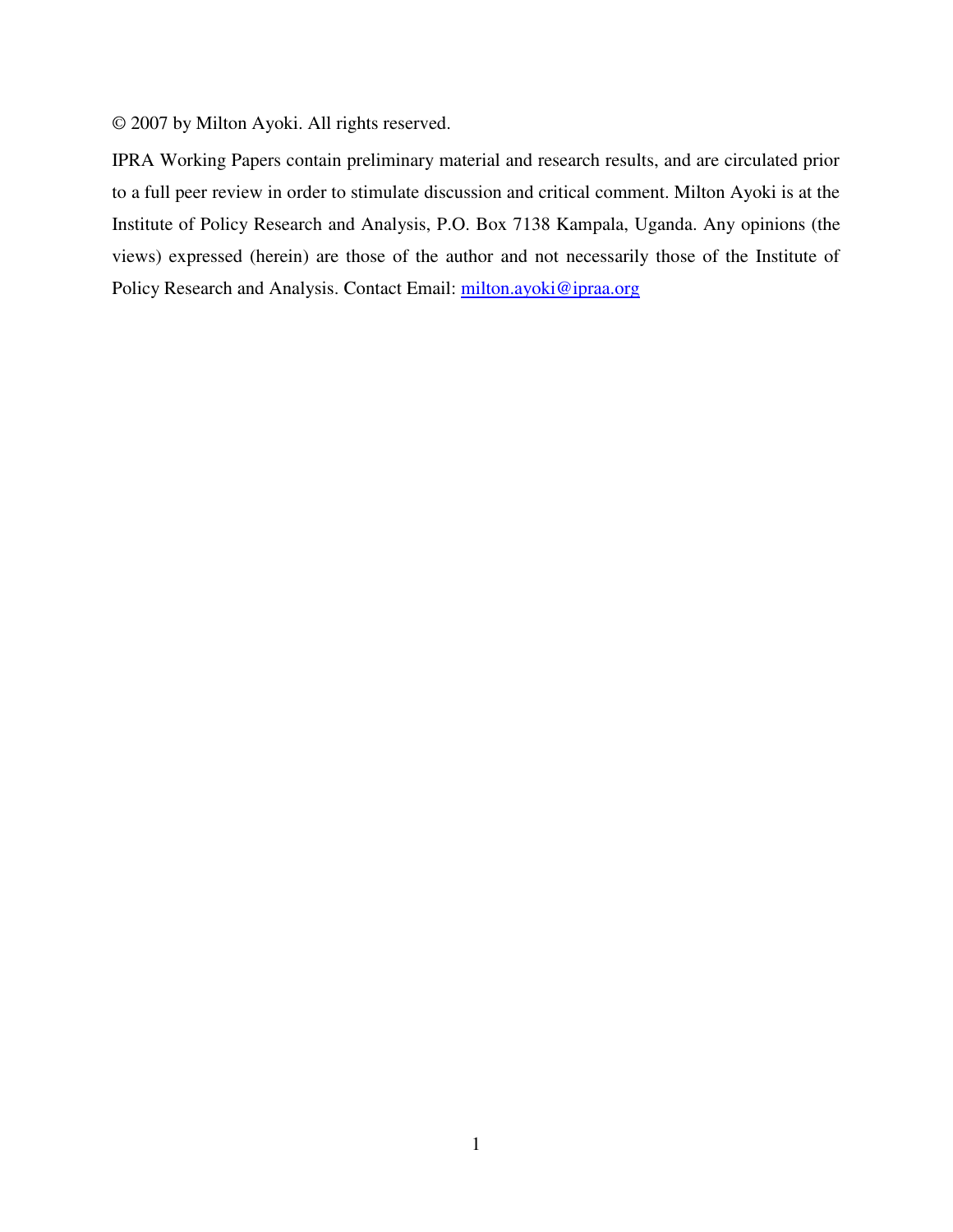## **Table of Contents**

| $\mathbf{1}$ | Introduction                                               | 3              |
|--------------|------------------------------------------------------------|----------------|
| 1.1          | Regional economic context and the rice sector              | 3              |
| 1.2          | Methodology and data                                       | 5              |
| $\mathbf 2$  | The Scale and Nature of Supply and Demand                  | 6              |
| 2.1          | Key players in the rice sector in Uganda                   | 6              |
| 2.2          | Types of rice, target markets and trends in demand         | $\overline{7}$ |
| 2.3          | Drivers of growth in rice demand in Uganda                 | 9              |
| 3            | <b>Trade Patterns and Trends</b>                           | 11             |
| 3.1          | Domestic (intra-country) trade                             | 11             |
| 3.2          | Rice export                                                | 12             |
| 3.2.1        | Recent trends in rice exports                              | 12             |
| 3.2.2        | Key drivers of Uganda's rice exports                       | 14             |
| 3.3          | Rice imports                                               | 14             |
| 3.3.1        | Error! Bookmark not defined.<br><b>Exporting countries</b> |                |
| 3.3.2        | Recent trends in imports                                   | 15             |
| 3.3.3        | Key drivers of Uganda's rice imports                       | 16             |
| 3.4          | Intra-EAC trade trends and prospects                       | 16             |
| 3.5          | Illicit trade, and business malpractices                   | 17             |
| 3.6          | Trade routes and import costs                              | 19             |
| 4            | <b>Market Environment and Trade Regulations</b>            | 20             |
| 4.1          | EAC common trade policy                                    | 20             |
| 4.1.1        | Policy / political economy of rice trade in the EAC        | 21             |
| 4.1.2        | Import and export inspection and certification procedures  | 23             |
| 4.2          | Business environment                                       | 23             |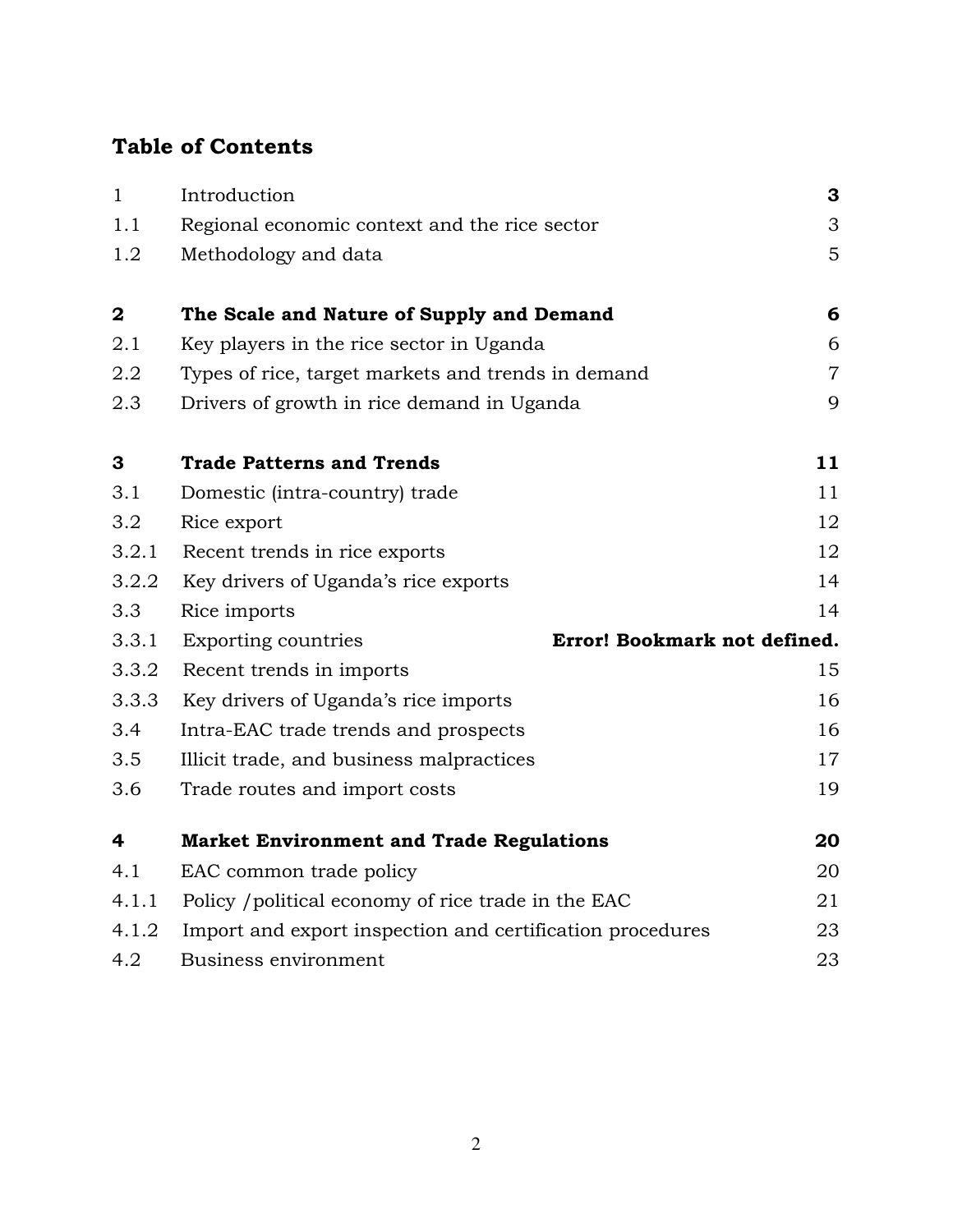#### <span id="page-4-0"></span>**1 Introduction**

This paper documents the trade patterns and trade policy in the rice sector in the East African Community (EAC) partner states, with particular reference to Uganda. The paper is based on interviews with rice millers, traders, consumers, government agencies, private sector associations and non-governmental organizations supporting the rice sector in Uganda. In addition to this paper, two other papers are available for Tanzania and Kenya, based on the findings from those two countries.

The paper is organized as follows. This section continues in its next sub-sections with a brief contextual background, and outlines research methodology and approach. In section 2, a short discussion on factors shaping supply and demand, and the development of rice trade in Uganda is followed by discussion of trade patterns and trends in section 3, and market environment and trade policies in section 4. Section 5 then concludes with policy recommendations and suggests area of future research.

#### <span id="page-4-1"></span>**1.1 Regional economic context and the rice sector**

Despite economic progress recorded in the last two decades, Uganda, like other EAC countries, still remains one of the world's poorest countries. In the 2011 Human Development Report (HDR), Uganda ranked  $161<sup>st</sup>$ , Tanzania 152<sup>nd</sup>, Rwanda 166th, Burundi 185th, and Kenya 143rd among the 187 countries listed in the report with regard to the Human Development Index measuring human welfare and development. Their situation is roughly the same as the average situation in sub-Saharan Africa. All the five EAC economies, except Kenya, are classified as least developed countries (LDCs) according to the income, human resource, and economic vulnerability criteria of the Economic and Social Council of the United Nations. The gross national income (GNI) per capita in 2011 was USD680 for Kenya, USD110 for Burundi, and USD370 for the EAC (regional average).

During 2011, the proportion of the agricultural value in the GDP was about 34 percent in Burundi, about 42 percent in Rwanda, 44 percent in Tanzania and about 30 percent in Uganda. About 85 per cent of the Ugandan population who live in rural areas derive their livelihood from agriculture either directly, as smallholder subsistence farmers, or indirectly from rural off-farm activities, which in turn are driven by agriculture. The East African Customs Union has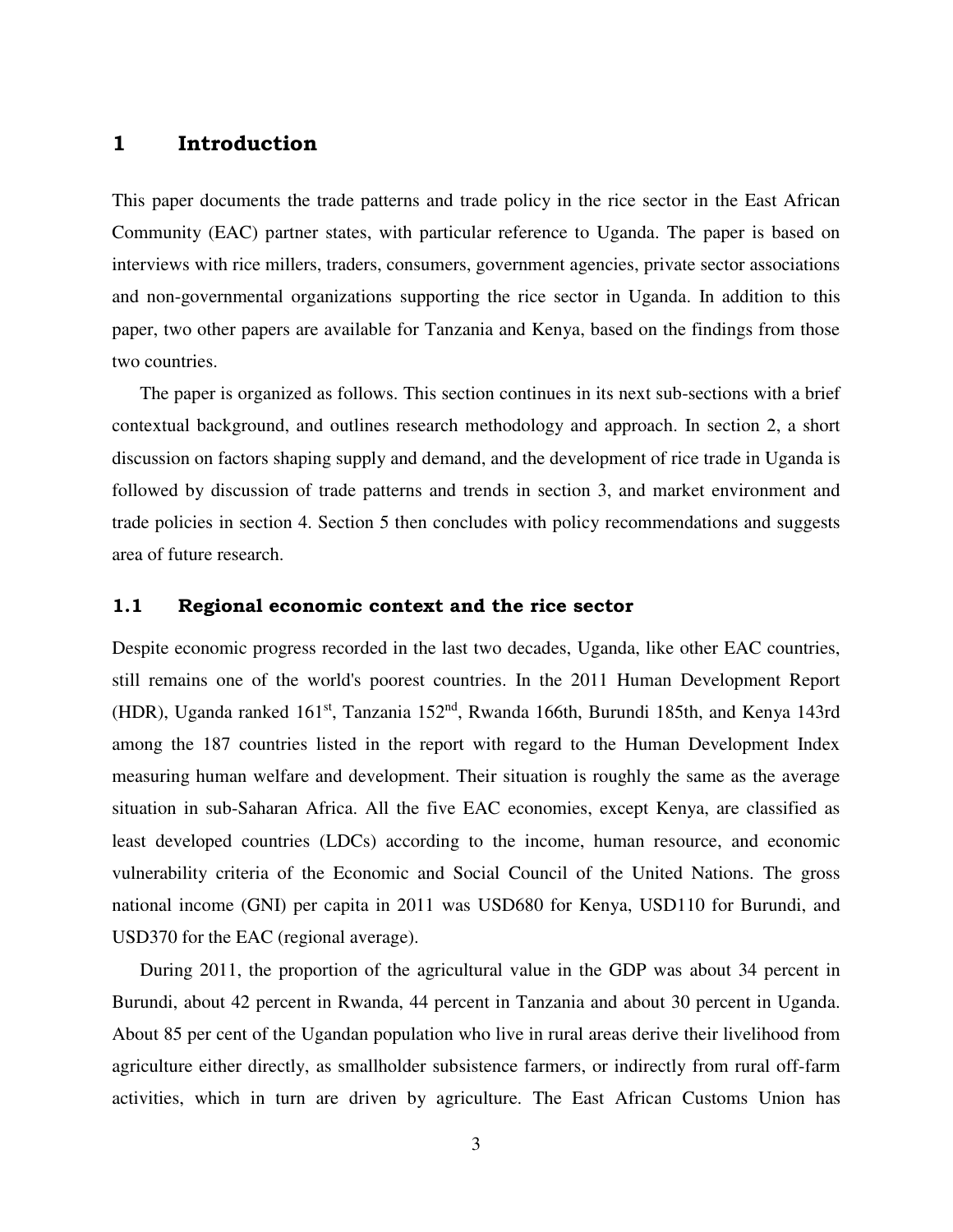facilitated intra-EAC trade, enabling businesses from the five EAC countries to take the most advantage of trade opportunities. The growing demand for food both at home and on regional market due to rising population growth has created more opportunity for agricultural sector. Many food commodities are increasingly being produced with export market in mind.

Rice is considered to be a new industry in Uganda, dating back only to late-1990s, but is growing rapidly. Table 1 reports the top 15 rice producing districts (out of 40 districts producing rice) in the country. Production rose from 42 metric tones in 1999/2000 to 180,000MT in 2005/2006 and 190,000MT in 2008/2009 (UBOS, 2010) and is projected to reach 250,0000 MT in 2012 – holding out the promise of becoming a centre of future agricultural and GDP growth in Uganda, and a linchpin of poverty reduction.

| Table 1 The top 15 Rice Producing Districts in Uganda, 2008/2009 |           |                 |  |  |
|------------------------------------------------------------------|-----------|-----------------|--|--|
| <b>District</b>                                                  | Area (Ha) | Production (Mt) |  |  |
| <b>Bugiri</b>                                                    | 5,853     | 4,185           |  |  |
| Busia                                                            | 1,438     | 11,188          |  |  |
| Iganga                                                           | 3,676     | 31,492          |  |  |
| Pallisa                                                          | 6,247     | 22,865          |  |  |
| Soroti                                                           | 2,017     | 24,689          |  |  |
| Tororo                                                           | 1,773     | 16,176          |  |  |
| <b>Butaleja</b>                                                  | 1,761     | 3,433           |  |  |
| Kaliro                                                           | 2,555     | 2,876           |  |  |
| Namutumba                                                        | 1,583     | 2,561           |  |  |
| Lira                                                             | 6,703     | 8,009           |  |  |
| Pader                                                            | 3,036     | 5,029           |  |  |
| Amuru                                                            | 7,771     | 19,042          |  |  |
| Oyam                                                             | 1,104     | 3,667           |  |  |
| Hoima                                                            | 5,919     | 10,911          |  |  |
| Kibaale                                                          | 1,762     | 2,917           |  |  |
| Other districts (combine d)                                      | 21,888    | 21,696          |  |  |
| Uganda                                                           | 75,086    | 190,736         |  |  |

Source: Uganda Bureau of Statistics – Uganda census of agriculture 2008/2009

Rice has particular relevance for poverty reduction and food security. Uganda population, estimated at 34 million and projected to reach 50million in year 2025 at current population growth of 2.5 percent, will put pressure on energy and natural resources (e.g. land), and food. With food deficit experienced in some EAC countries, increased production and intra-regional trade can go along way to fill the food gap. It is even more significant given that the EAC is prone to natural disaster. This is not all. Other reasons why research on the rice sector is considered a welcome initiative by many stakeholders have to do with climate change and the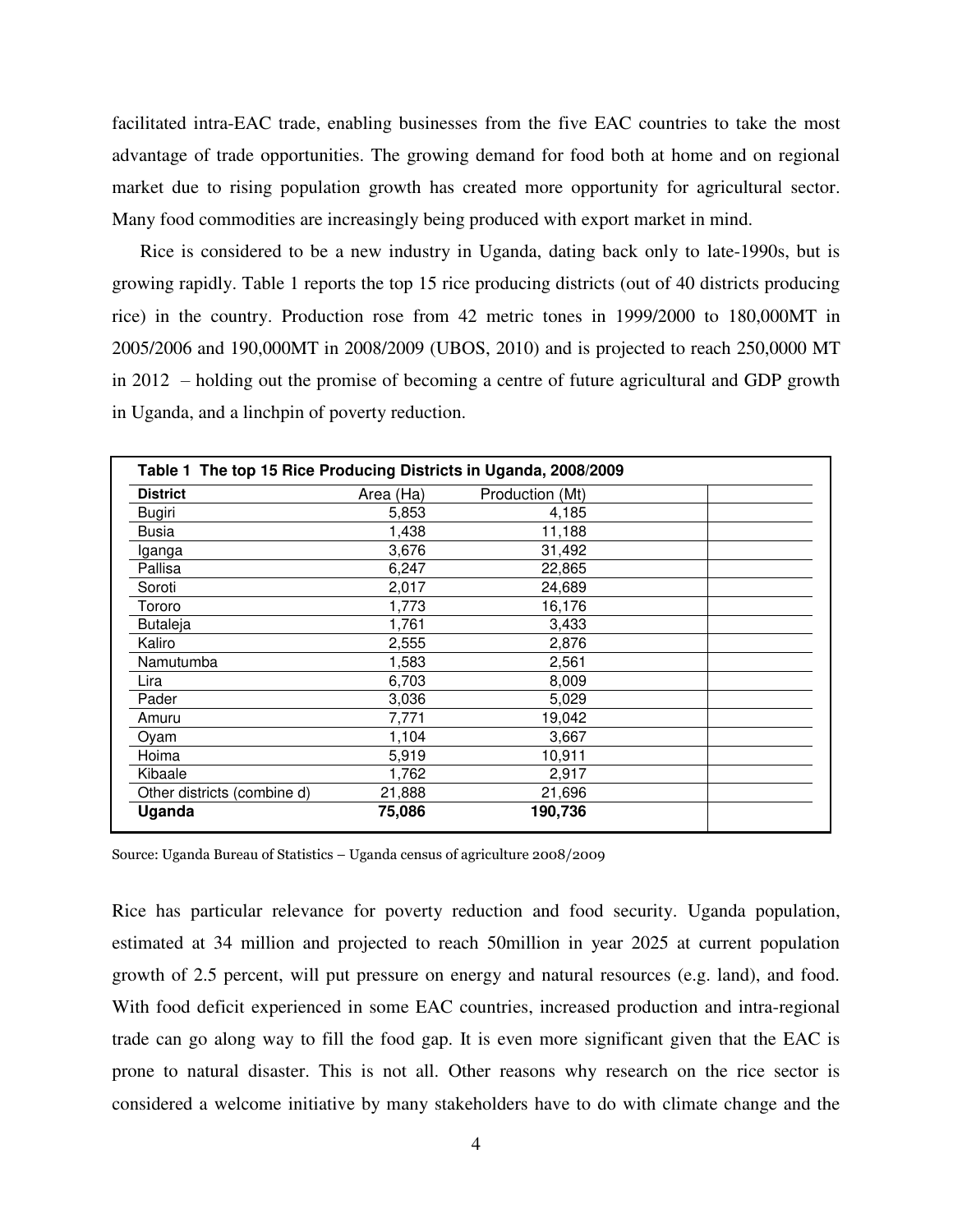existing potential that are yet to be exploited. Emerging effect of climate change such as reflected in a number of production setbacks e.g. the case for the 1997 and 2007 in the wake of an El Niño weather anomaly has compelled farmers to diversify into rice production, being less prone to effect of climate change compared to traditional crops such as cassava. Cassava, though is drought resistant, is affected by too much rain as it happened in 2007 (el nino) in Teso.

Secondly, there is a lot of land and infrastructure for rice production, which are still grossly underutilized. Large schemes such as Kibimba, Doho, and Olweny rice scheme are below 15 percent of their potential. Further to these, Uganda has proven to be a leader in research on rice. Uganda's NERICA rice has turned out to be of high demand in Africa. If well supported, research and ongoing initiatives such as 'Bukenya initiative' (success story of former Vice President Bukenya in promoting upland rice) have potential to transform the rice sector. More and more farmers are entering the rice sector because it pays more than other commodities and because of because of testimonies and success stories. It is easy to store and has ready market. Our rice is organic. Tanzania uses fertilizer; Uganda doesn't.

#### <span id="page-6-0"></span>**1.2 Methodology and data**

As summarized in Table 2, five categories of informants were interviewed: rice millers, traders (retailers, wholesalers, importers and exporters), officials in government ministries/institutions, private sector business associations, and NGOs.

| Table 2 Firms and organizations interviewed |                             |                     |
|---------------------------------------------|-----------------------------|---------------------|
| <b>Type of informants</b>                   | <b>Number of informants</b> | Percentage of total |
| Millers                                     | 6                           | 8.6                 |
| Traders                                     | 43                          | 61.4                |
| Importers                                   | 4                           | 5.7                 |
| Private sector business associations        | 4                           | 5.7                 |
| Government ministries / institutions        | 12                          | 17.1                |
| <b>NGOs</b>                                 |                             | 1.4                 |
| Academic Institutions and think-tanks       | 0                           | 0.0                 |
| Total                                       | 70                          |                     |

Notes: Details in Appendix Table

٦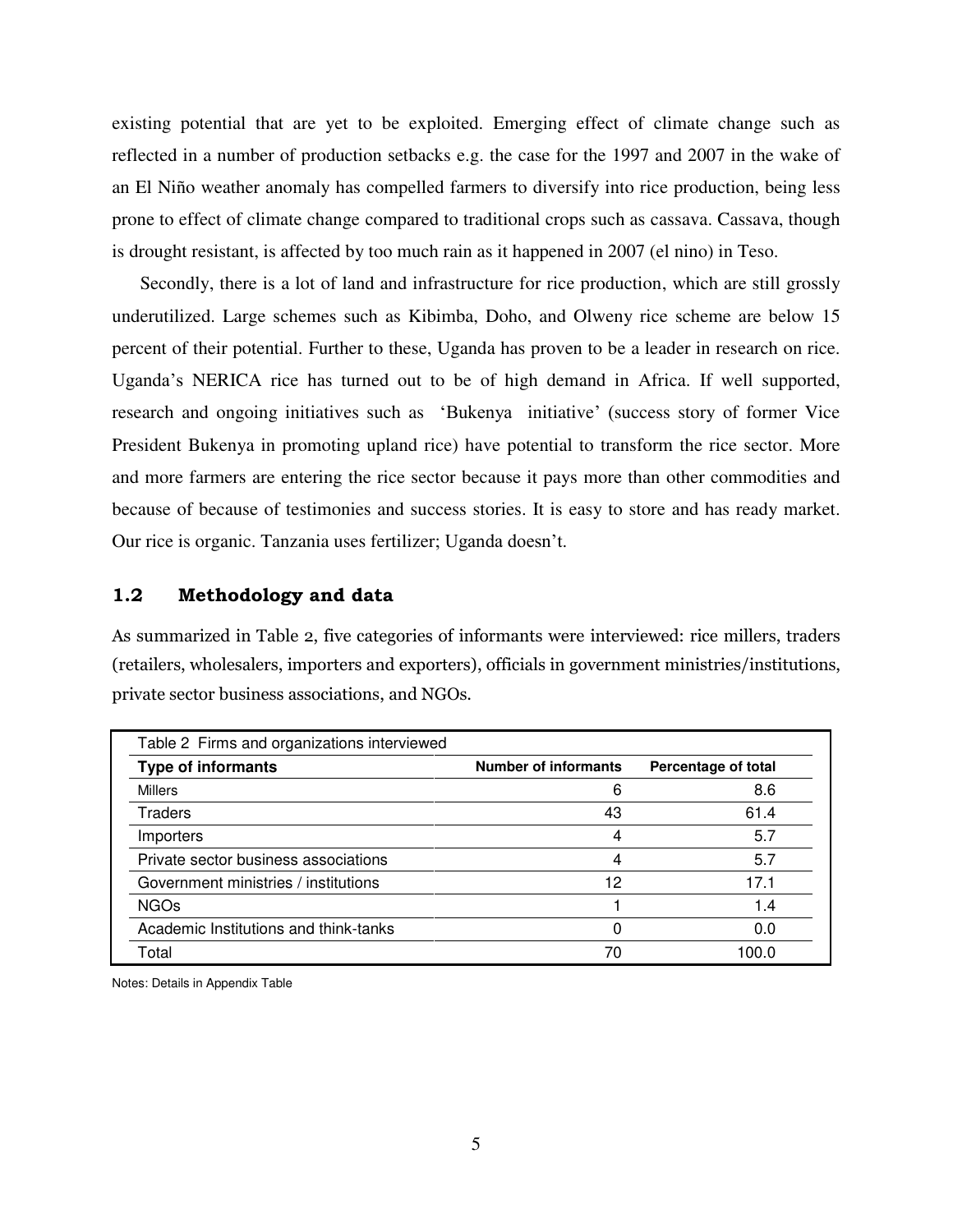#### <span id="page-7-0"></span>**2 The scale and nature of supply and demand**

#### <span id="page-7-1"></span>**2.1 Key players in the rice sector in Uganda**

Among leading players in Uganda's rice sector are Tilda Uganda, Doho, and Olweny rice schemes, Vero Foods, PEYERO, Gulu Grain Board, Windwood Millers, and S.W.T. Tanners Limited. Tilda Uganda is the single largest estate producer and exporter of Ugandan rice. Tilda Uganda (proprietor of Kibimba Rice) produces, mills, and packs rice for exports and distribution to Uganda leading supermarkets. Tilda also imports rice, mainly from Pakistan, rebrands it and sells to leading supermarkets. S.W.T. Tanners Limited is the leading importer of Pakistani rice in Uganda. However, the bulk of rice trade is conducted through small firms (Figure 1), which often deal with other grains and foodstuffs too.



**Figure 1 Rice Value Chain** 

Some of the trading firms also deal with rice processing, storage and transportation to the market. These small traders estimated at close to 50,ooo in number, most of whom are informal, and specializing in particular geographical areas, dominate the Uganda's rice market. They depend, for their supplies, on a myriad of small farms, scattered all over the country. These small farms, with mean plot size of 0.4 hectare - under rice (UBOS, 2010), account for over three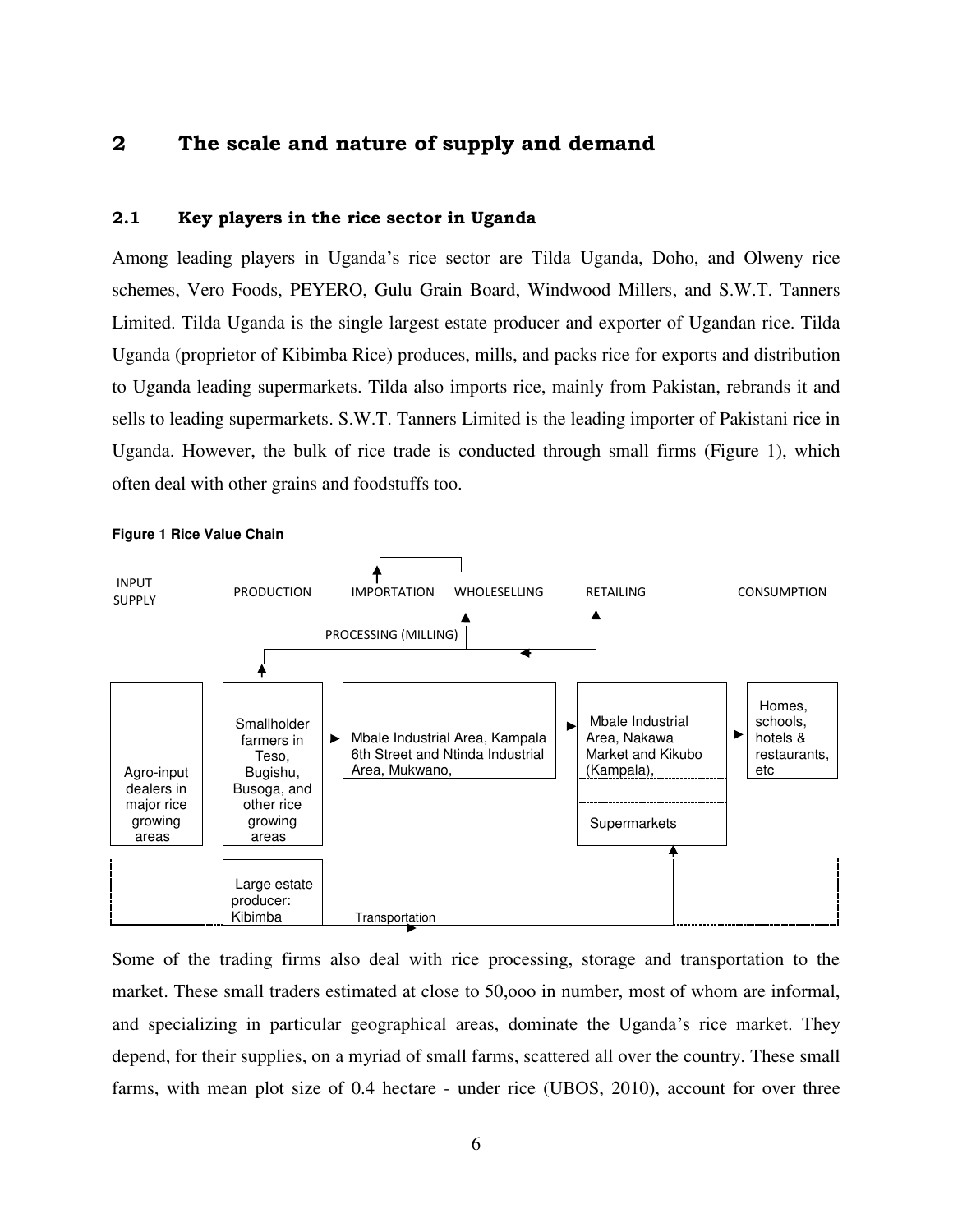quarters of total rice production, and close to 60 percent of the rice consumed in the country. Nearly all these small holdings are rain-fed, employing family labor and hand hoe, and are characterized by low productivity (2.5Mt/Ha). Current estimates suggest that there are close to 100,000 smallholder rice farmers in Uganda. Rice is transported from villages where it is produced to township for processing and bulking before it is transported to major towns such as Mbale, Iganga and Kampala. Estate producers such as Tilda Uganda gear their products to specific niches of consumers, the middle class consumers (supply supermarkets) and export markets (mainly Kenya and South Sudan).

#### <span id="page-8-0"></span>**2.2 Types of rice, target markets and trends in demand**

Uganda's rice market has two distinct segments: local rice, which is of two major types, *Super* and *Kaiso* and imported rice, which appears in various brands, and grades (Table 3).

|                                       | <b>Source</b> | <b>Supplier</b>          | <b>Retail price</b> | Unit      |
|---------------------------------------|---------------|--------------------------|---------------------|-----------|
| <b>Supermarkets</b>                   |               |                          |                     |           |
| Tilda Crystal Long Grain              | Domestic      | Tilda                    | 20,200              | 5Kg pack  |
| Tilda KibimbaRice                     | Domestic      | Tilda                    | 21,900              | 5Kg pack  |
| Tilda Basmati Rice                    | Pakistan      | Tilda                    | 26,000              | 2Kg pack  |
| Tilda Basmati Wandaful                | Pakistan      | Tilda                    | 12,550              | 2Kg pack  |
| Tilda Rice Halves                     | Kibimba       | Tilda                    | 3,300               | 1 Kg      |
| Pearl Kenya Pishori                   | Kenya         | Kamili Packers           | 14,900              | 2Kg pack  |
| Pure Mwea Pishori                     | Kenya         | Kamili Packers           | 7,000               | 1Kg       |
| SWT Pakistan Long Grain               | Pakistan      | S.W.T. Tanners           | 8,400               | 2Kg pack  |
| Super Kernal Basmati Rice             | Pakistan      |                          | 39,800              | 5Kg pack  |
| Tilda Brown Basmati Rice              | Pakistan      | Tilda                    | 13,600              | 1Kg       |
| Tilda Pure Basmati Rice               | Pakistan      | Tilda                    | 26,000              | 2Kg pack  |
| Cock Brand Punjab Indian Basmati Rice | India         |                          | 44,600              | 5Kg pack  |
| <b>IRRI-6 Rice</b>                    | Pakistan      | S.W.T. Tanners           | 8,400               | 2Kg pack  |
| Long Grain IRRI-9 Rice (10% broken)   | Pakistan      | S.W.T. Tanners           | 25,000              | 5Kg pack  |
| <b>KPL Long Grain Rice</b>            | Kenya         | Kamili Packers           | 9,900               | 2 Kg pack |
| Lake Basin White Rice                 | Tanzania      |                          | 8,800               | 2 Kg pack |
| <b>Nikky Paraboiled Rice</b>          |               | Nikky Africanana<br>Food | 8,200               | 1 Kg pack |
| <b>PISHORI Rice</b>                   | Tanzania      | Lake Basin               | 11,800              | 2 Kg pack |
| Open markets and shops                |               |                          |                     |           |
| Super                                 | Domestic      |                          | 3,000-3,500         | 1 Kg      |
| Kaiso                                 | Domestic      |                          | 2,500               | 1Kg       |
| S.W.T -1 Rice                         | Pakistan      | S.W.T                    | 3,500               | 1Kg       |
| Tanzania super                        | Tanzania      |                          | 2400-3000           | 1kg       |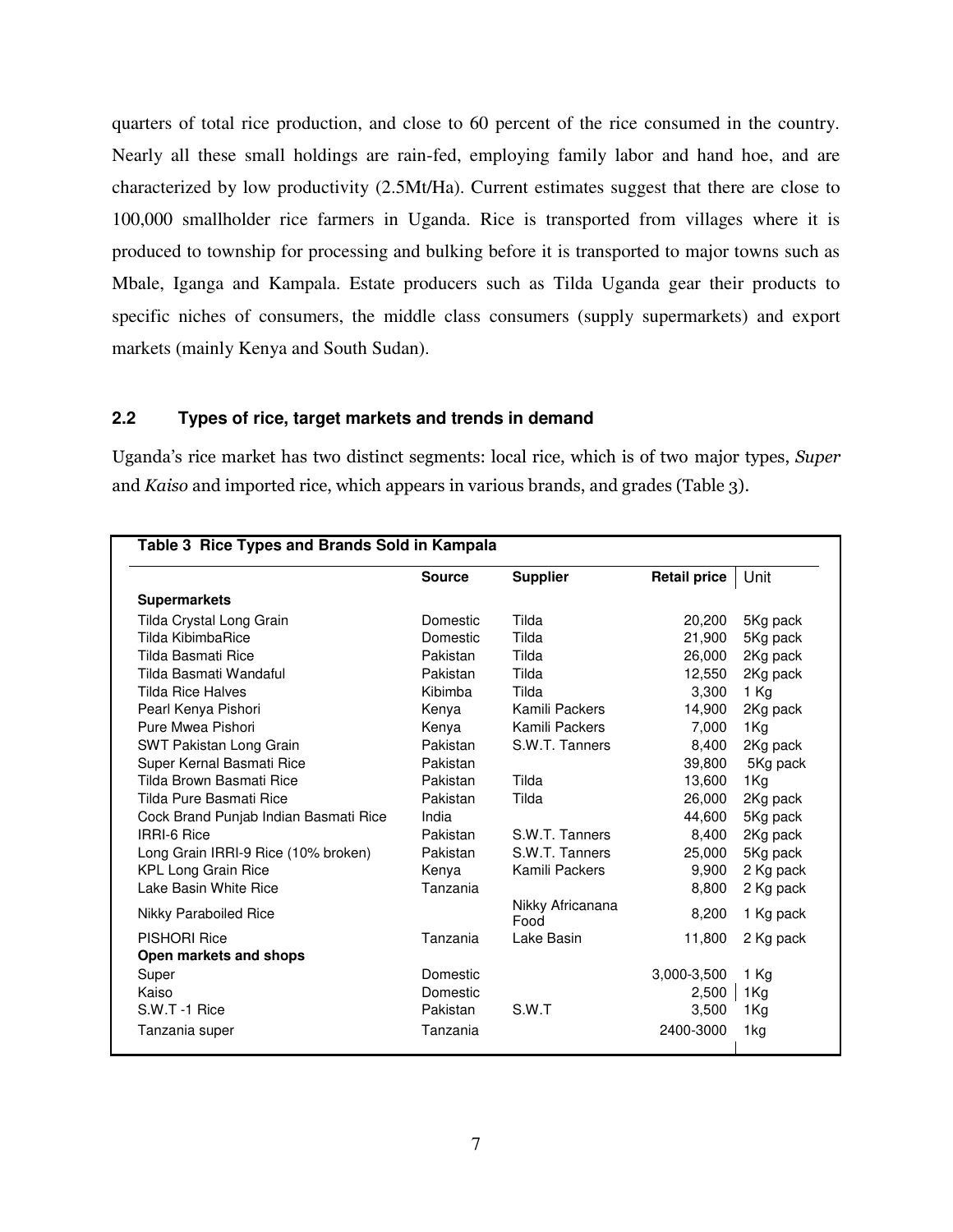Uganda's domestically produced *super* rice is considered to be the best rice in terms of taste and aroma (most consumed in Kampala). The local market does not differentiate according to grades (no emphasis on grades). Broken rice and full grain are mixed, unlike with imported rice. Of the two types, *Kaiso* rice is not as good in taste as *super*, but consumers like it because it expands when cooked than super. Most low income consumers prefer *Kaiso* to *Super* because it is more affordable. Table 4 compares the prices of *Super* and *Kaiso* at selected geographical markets in Eastern Uganda.

|                | Price (100kg) of Super |                | Price (100kg) of Kaiso |          |
|----------------|------------------------|----------------|------------------------|----------|
| <b>Source</b>  | at source              | in Mbale       | at Source              | in Mbale |
| Pallisa        | 230,000                | 250,000        | 170,000                | 200,000  |
| Nawanyandu     | 200, 000               | 250,000        |                        |          |
| <b>Bulange</b> | 230,000                | 240,000        |                        |          |
| Soroti         | 280,000                | 310,000        |                        |          |
| <b>Bugwere</b> | 240,000                | 270,000        | 170,000                | 185,000  |
| Beteleja       | 2100-2200/kg           | 2500/kg        | 180,000                | 200,000  |
| <b>Bunyole</b> | 250,000                | 270,000        | 165,000                | 200,000  |
| Kachonga       | 250,000                | 300,000        | 190,000                | 200,000  |
| Namutumba      | 280,000                |                | 200,000                |          |
| Bunombatya     |                        |                | 140,000                | 150,000  |
| <b>Busia</b>   |                        |                | 180,000                | 190,000  |
| Budaka         |                        |                | 180,000                | 200,000  |
|                | Prices in Kampala      | 3,000-3,500/kg |                        | 2,500/kg |

However, the trade in *Kaiso* has been hindered by poor post harvest handling (sorting). Rice is dried on the ground and road sides – and the final product is harbored by stones, and husks. Mixing of two types of rice (*Super* with *Kaiso* and lebel it as *Super*) is a very common practice among small traders especially in Mbale. A clear difference in quality between the rice presented in different markets is emerging. That is why there is particular preference for rice from certain geographical areas e.g. some hotels state very clearly to suppliers that they want super from Soroti, Pallisa, etc. where they are sure of genuine type.

The supermarket growth will benefit Uganda's rice sector, which is dominated by smallholders, but the only direct suppliers to supermarket channels currently is Tilda Uganda. According to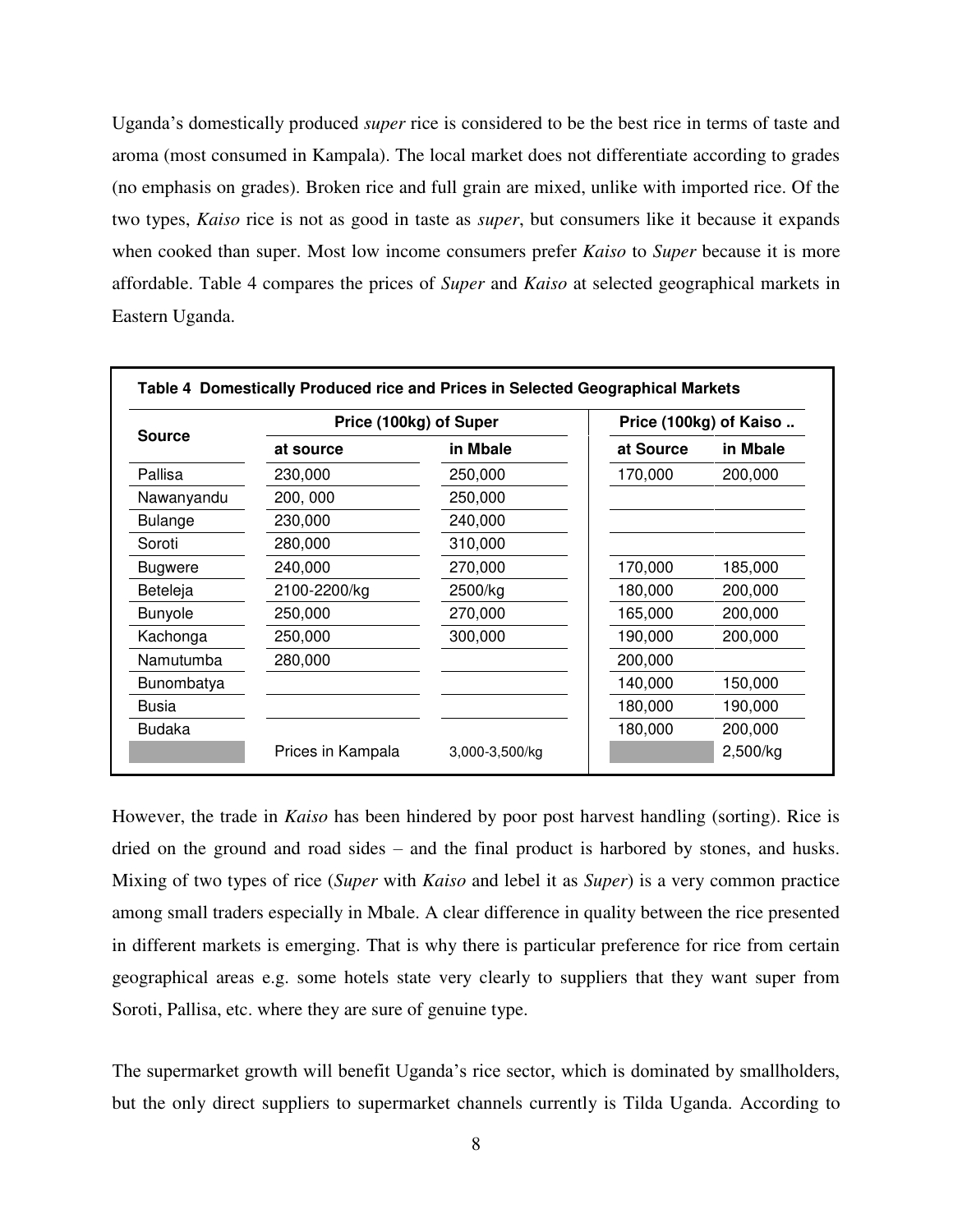supermarket operators in Kampala, local suppliers cannot satisfy quality standard requirements set by supermarkets e.g. maintaining quality consistency in all consignments. In future, small growers will have a chance to supply the supermarket channels if they can be supported to improve quality, organize themselves into cooperative society for product bulking.

About 40 percent of domestic demand is met by external supplies. Most of these supplies, apart from those that enter the country through informal channels, are geared towards middle class consumers. Table 3 gives a picture of wide diversity of rice brands, brands and types found in Uganda leading supermarkets. If the Ugandan market continues to grow and the Uganda's rice sector is willing to remain its main supplier, then the question should be: what is the realistic capacity of the Ugandan rice sector to follow and to satisfy Ugandan demand? What changes should it undertake? We don't claim to have ready answer, but strong and continuous demand for local rice will attract investment in processing and producers. Supply of quality rice in accordance with market standards will not take long to emerge. However, to seize these opportunities quality initiatives must be supported now.

#### <span id="page-10-0"></span>**2.3 Drivers of growth in rice demand in Uganda**

All individuals interviewed in Kampala agree that demand for rice is growing, and will continue to grow in the years to come. Demand is expected to more than double in the next 3 to 5 years. There are three main drivers for this potential growth; the first being population growth and change in consumption pattern. Uganda has one of the highest population growth rates in the world (at about 3.2 percent per annum), bringing the population up to 33 million in 2011 from 16.7 million in 1991 (Figure 2).

The second factor that has influenced the demand of for rice in Uganda is economic growth and growth of the middle class. Uganda's strong economic growth reflects the economy's potential to increasingly provide some employment for the growing population and has contributed to Uganda's emerging middle class. As income levels continue to rise, the middle class consumers will continue to diversify their spending, but also increasingly demand better food. They are willing to pay a little extra for quality as a force that encourages product differentiation and suppliers e.g. supermarkets. Besides, the consumption pattern is changing. Rice is no longer considered a ceremonial food associated with religious events and celebration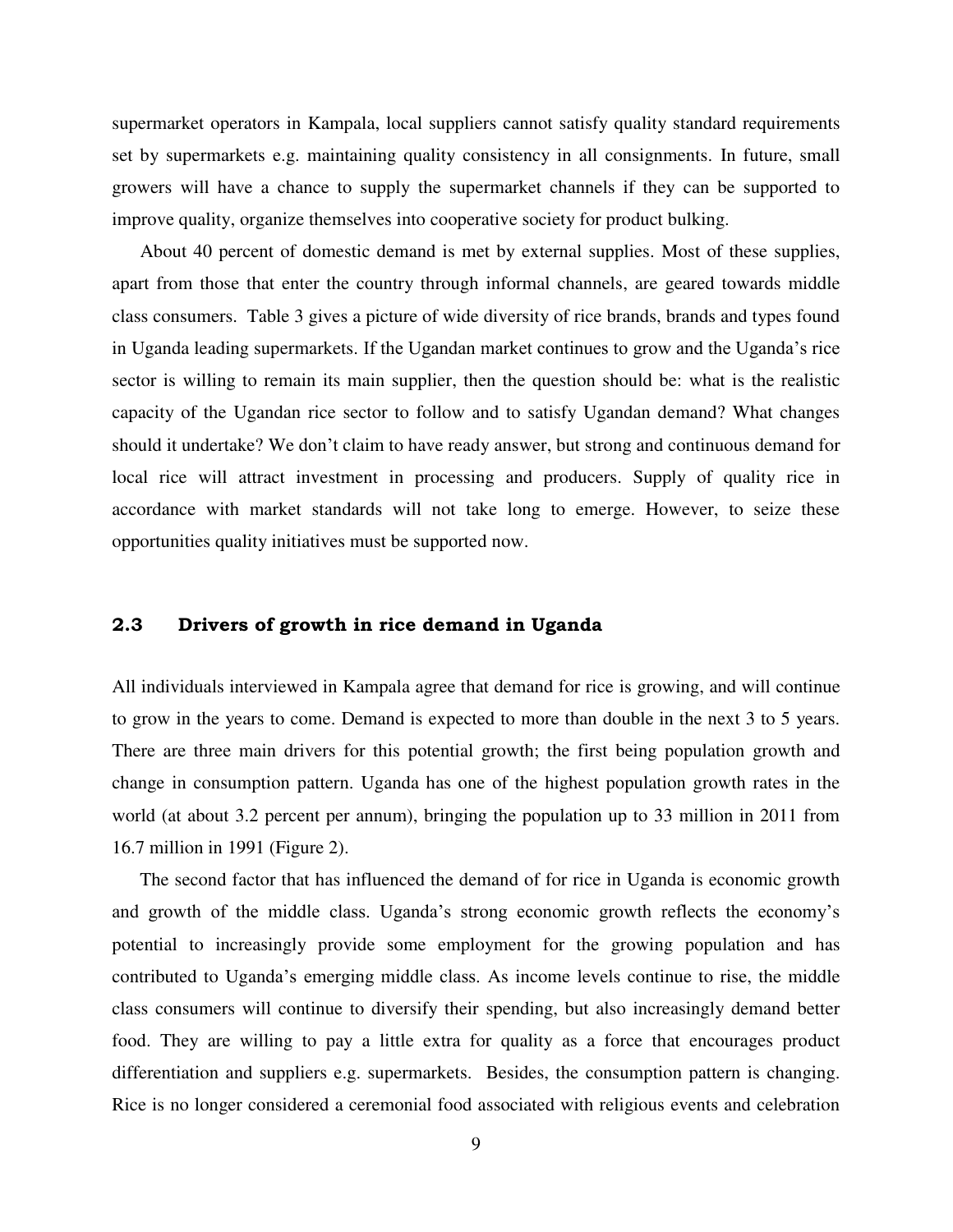such as Christmas, Muslim festive seasons, etc. Increasing number of people, irrespective of economic status, are now consuming rice.



Figure 2 Uganda's population, 1969 – 2011

Note: Figures for 1969, 1980, 1991 and 2002 represent census population. Figure for 2011 is population estimate. Source: Uganda Bureau of Statistics

The third factor that has contributed to the demand for rice in Uganda is the expansion of tertiary education EAC integration, which has led to increase in education enrolment. Uganda's expanded tertiary institutions enroll tens of thousands of students every year (Table 5).

| Country                                                  | Number of education<br>institutions | <b>Total enrolment</b>  |                         |  |
|----------------------------------------------------------|-------------------------------------|-------------------------|-------------------------|--|
|                                                          | 2006                                | 2006                    | 2007                    |  |
| Universities                                             | 26                                  | 81,187                  | 97,049                  |  |
| University colleges                                      | 12                                  | 81,224                  | 20,033                  |  |
| <b>Technical Colleges</b>                                | 6                                   | 1.980                   | 1,960                   |  |
| <b>Commercial Colleges</b>                               | 48                                  | 18,839                  | 17,183                  |  |
| Management<br>Health/ Medical<br>Agricultural & Forestry | 8<br>15<br>6                        | 4.156<br>3.132<br>1,651 | 3,835<br>3,283<br>1,712 |  |
| <b>Theological Colleges</b><br>Law Development Centre    | $\overline{c}$                      | 1.098<br>800            | 1.088<br>800            |  |
| <b>Grand Total</b>                                       | 124                                 | 194.067                 | 146.943                 |  |

Table 5 Uganda's higher education institutions and enrolment, 2006–2007

Source: National Council for Higher Education

Fourthly, rice is as an alternative to barley and wheat in breweries industries. Its utilization in beer production by Nile Breweries and East African Breweries, among others industries (often arising from shortage of wheat and barley) has created more demand for rice.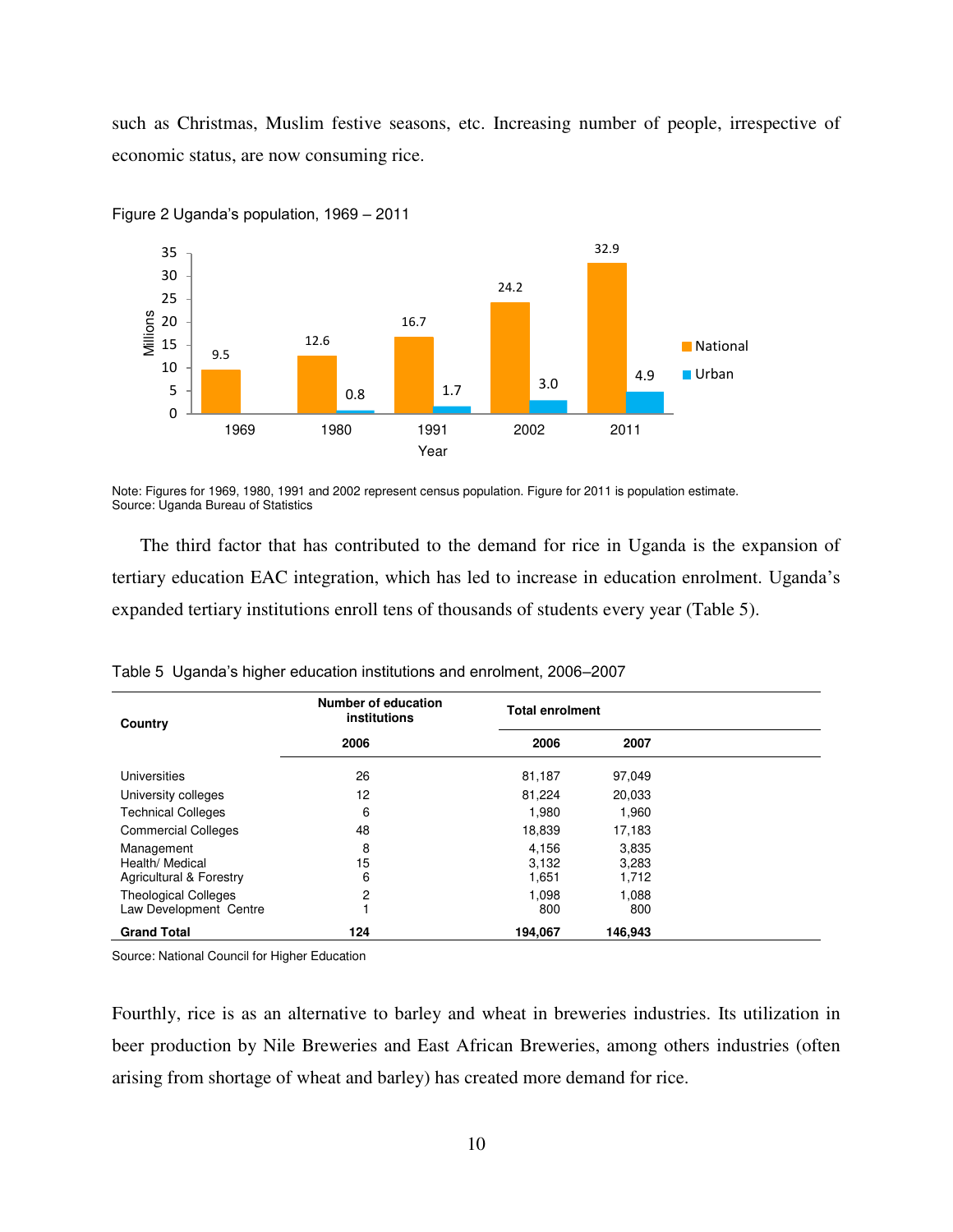### <span id="page-12-0"></span>**3 Trade patterns and trends**

#### <span id="page-12-1"></span>**3.1 Domestic (intra-country) rice trade**

Figure 3 illustrates the pattern of trade flow in the domestic market, drawing from selected districts of Uganda. Direction of trade flow is influenced by arbitrage prices. For example, Mbale is not an important market for rice produced or milled in Namutumba, Bugiri and Iganga, but Kampala (Figure 3). The reason is that prices are higher in Namutumba than in Mbale, and is much higher in Kampla than in any of the regional markets.



**Figure 3** Spatial structure of the rice market in Uganda – direction of trade flow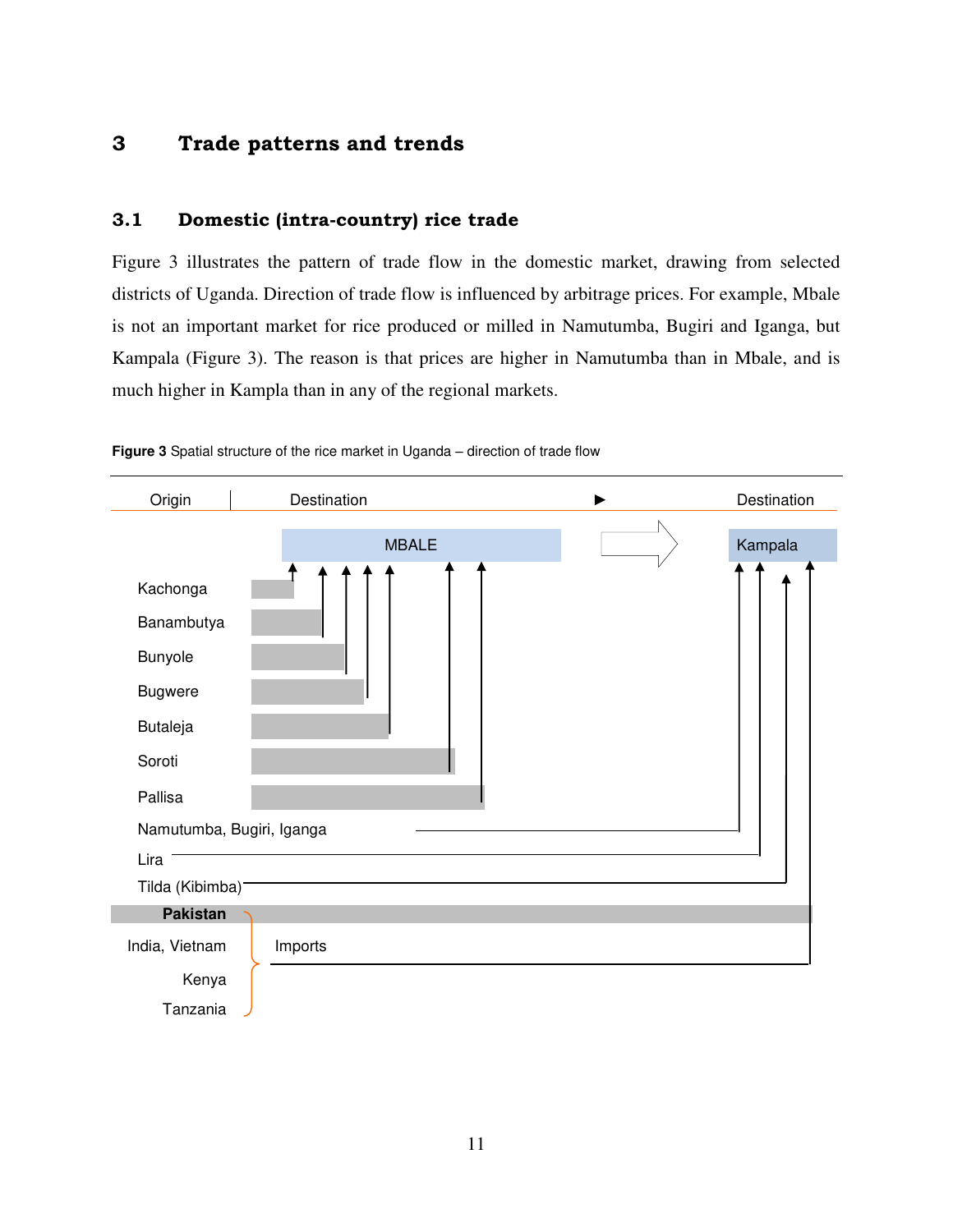Kampala is the market hub, from where distribution is made to other parts of the country such as central and western Uganda. However, some traders buy directly from source e.g. traders from Kasese sourcing from Namutumba and other district in eastern Uganda.

#### <span id="page-13-0"></span>**3.2 Rice export**

#### *Exporting firms*

Reliable information on export activities is hard to come by. Before export licensing requirements were abolished in 1990s, the Ministry of Trade used to keep record of all exporters. Rough estimates put the number of formal exporters at less than twenty. Even then, only one or two firms (notably, Tilda Uganda) might be exporting Ugandan rice, the rest re-export rice coming from Pakistan, Tanzania, Vietnam and other countries. However, there are hundreds of small informal cross-border traders, who often deal with other grains and foodstuffs too (besides rice). Some traders interviewed in Mbale, e.g. Doko Millers mentioned that they exporting local rice to Kenya and South Sudan, which presents a significant export opportunity.

#### <span id="page-13-1"></span>**3.2.1 Recent trends in rice exports**

Table 6 shows the trends in rice exports, from 2007-2011. Two important points emerge from this table. First, rice exports in Uganda do not provide a very clear trend. The share of exports to total exports has stagnated around 0.9 - 1 percent range for the last three years, with volume of exports recorded in 2011, falling below the 2009 exports (in metric tones).

|                                        | 2007   | 2008   | 2009   | 2010   | 2011   |
|----------------------------------------|--------|--------|--------|--------|--------|
| <b>Exports in Metric Tonnes</b>        | 24,739 | 25.426 | 38.289 | 33,323 | 38,254 |
| Value of exports ('000 US \$)          | 6,950  | 10.435 | 16.736 | 16.456 | 18,442 |
| Exports as percentage of total exports | 0.5    | 0.6    | 1.1    | 1.0    | 0.9    |
| Re-exports by value ('000 US \$)       | 5,077  | 8,075  | 16,467 | 14,361 | 18,241 |
| Carpace Hagade Devenue Authority       |        |        |        |        |        |

#### **Table 6 Formal Exports of Rice, 2007 – 2011**

Source; Uganda Revenue Authority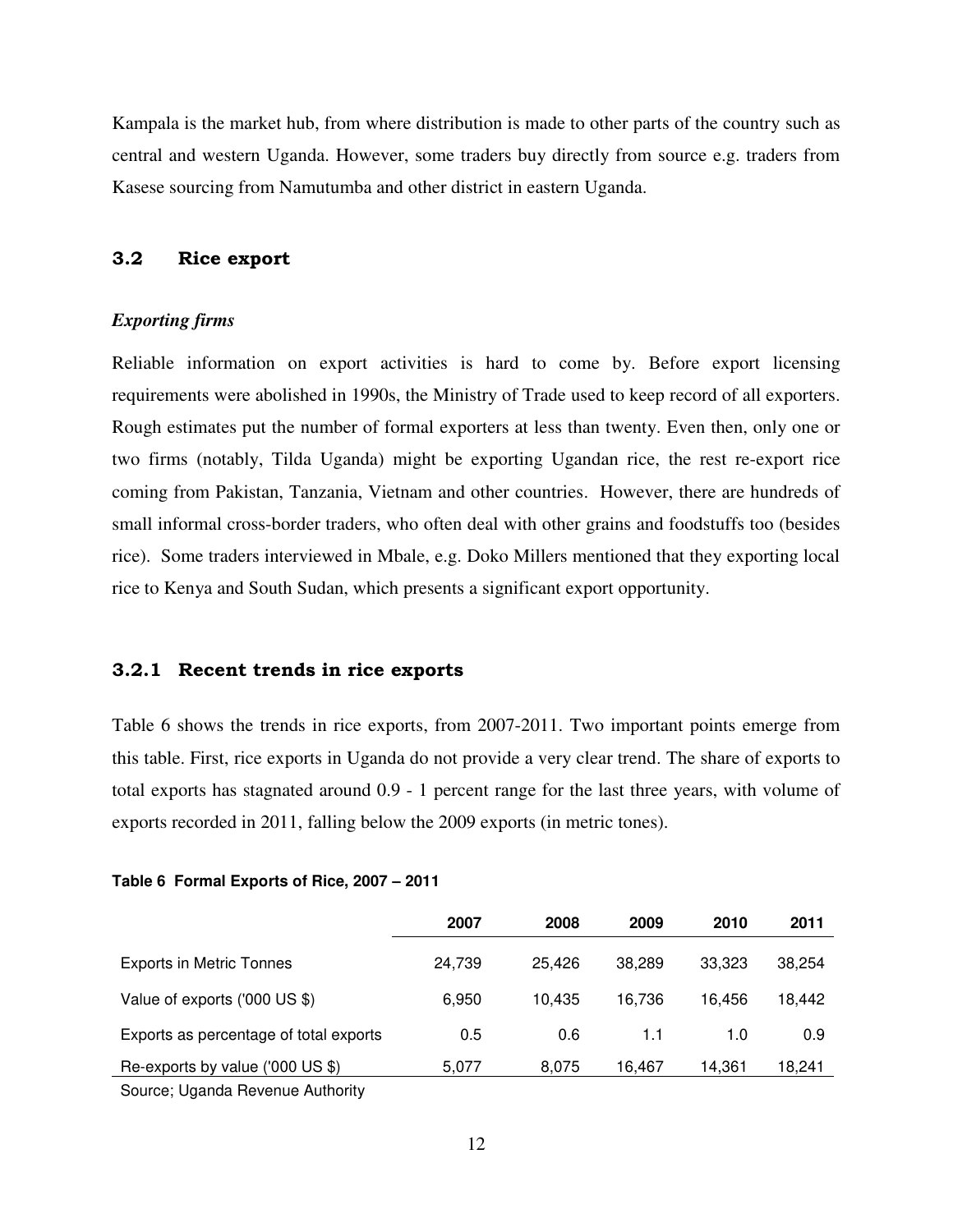Second, viewed from the supply side, much of the trade expansion was on account of surging rice imports from Pakistan. About 99 percent of the exports recorded in 2011 were re-exports, which shows that very little formal exports of domestic rice is happening. It also suggests that Uganda's export sector/trade is still in many ways, inchoate and vulnerable. The fact that the bulk of rice exports originates from imports makes trade in rice particularly susceptible to changes in both the government policies in the exporting countries and in Uganda. The key exporting countries are Pakistan, India and Vietnam. Rice re-exports are made to South Sudan, DR Congo and Rwanda. Kibimba rice (produced by Tilda Uganda) is exported to Kenya, Rwanda, Burudi and South Sudan. In Table 7, we see that exports to rest of COMESA countries is about double the exports to EAC between  $2005 - 2007$ , which shows that although EAC may provide a significant market opportunity, Uganda's exporters are looking else where. Such markets could include South Sudan and eastern DR Congo.

| Destination market       | 2005      | 2006      | 2007      |
|--------------------------|-----------|-----------|-----------|
| EAC.                     | 915.600   | 1,691.140 | 2,328.472 |
| Rest of COMESA countries | 2.785.368 | 2.520.381 | 4,609.341 |
| European Union           | $ -$      |           | 12.042    |
| Rest of the world        | 29.357    | 1.932     | $- -$     |

**Table 7 Regional Distribution of Exports (Rice) in '000US\$, 2007 – 2011** 

Source; Uganda Bureau of Statistics

However, the data in Table 7 gives a clear indication that rice exports to the EAC market is rising steadily, and is likely to continue doing so for some years to come. One possible explanation is the liberation of the intra-EAC trade and penetration to new markets such as Burundi. Second, we should not forget that significant volume of trade is conducted through informal channel, which might even be bigger than the formal exports. As one informant mentioned, there are interesting dynamics surrounding EAC trade. A lot of rice is imported into Uganda through Busia (Uganda border with Kenya), and at the same time, large volume of rice is exported to Kenya through the border point in Kapchorwa. Some of this rice as we heard goes to Kenya just for sorting and cleaning where they are packed in nice bags and returns to Uganda as Kenyan exports.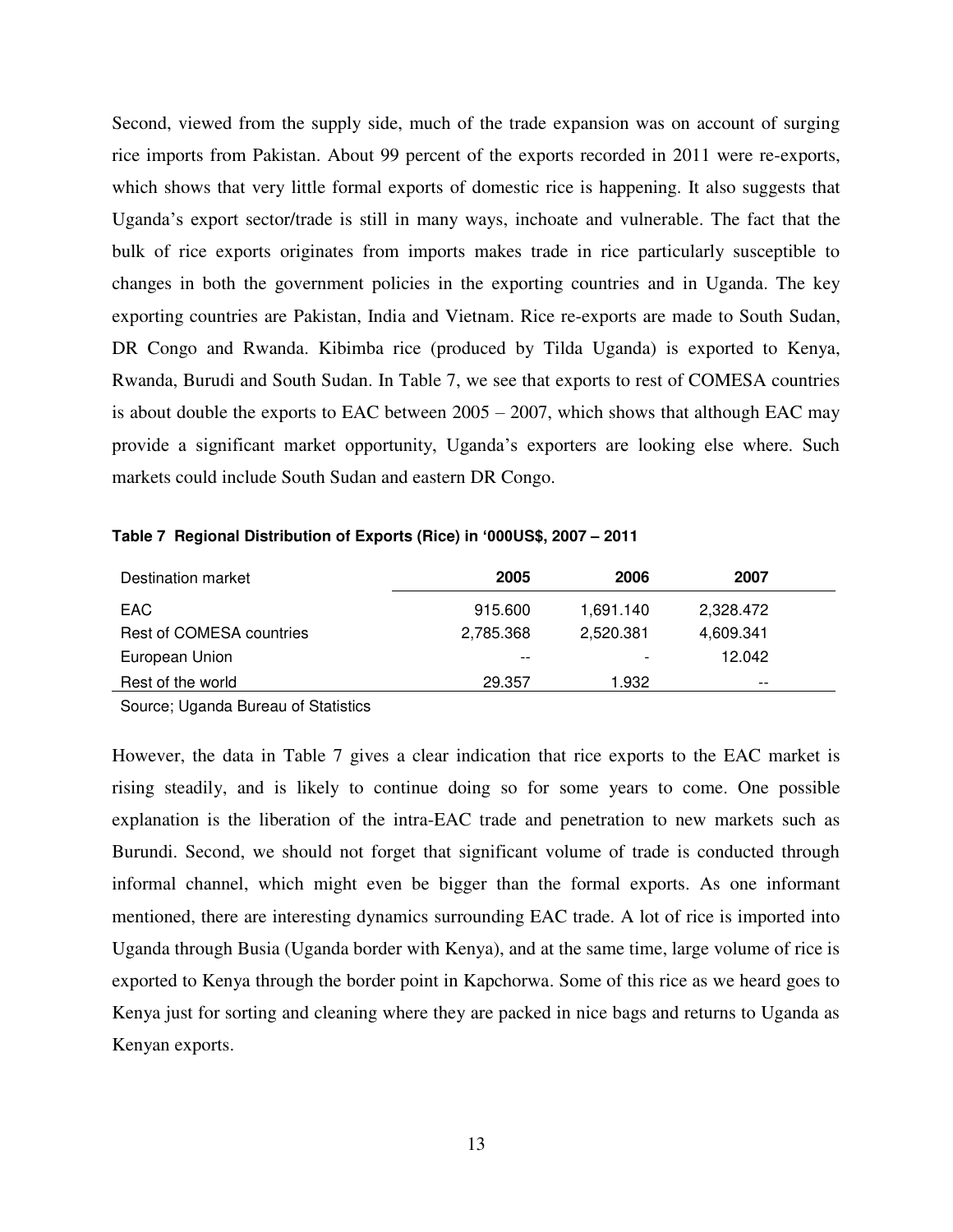#### <span id="page-15-0"></span>**3.2.2 Key drivers of Uganda's rice exports**

Uganda is known for producing the best rice, in terms of aroma and taste especially *Super -* the most popular rice in the region – is purely organic (no fertilizer/chemicals use) and has nice aroma (taste). It is only surprising that this has not translated into significant exports, although informal cross-border trade in this product seems to thrive. Asked what motivates them to sell outside Uganda other than serve local markets, all the traders cited better prices as the driving force, with South Sudan being the most targeted market.

#### <span id="page-15-1"></span>**3.3 Rice imports**

#### **3.3.1 Flow of imports and major exporting countries**

Rice imports satisfy more than 40 percent of domestic requirements in Uganda. Large importers operate bonded warehouses in industrial area in Kampala – from where products enter Uganda market, with some re-exported to South Sudan and DR Congo. The major exporting countries as mentioned before are Pakistan, India and Vietnam. Pakistan has kept the leading exporter position for the past 10 years, accounting for about 80 percent of rice imports, while India and Viet Nam ranked second and third largest sources of supplies in 2005-2012. Outside of Asia, Egypt, Uruguay, and the United States are also exporting rice to Uganda.

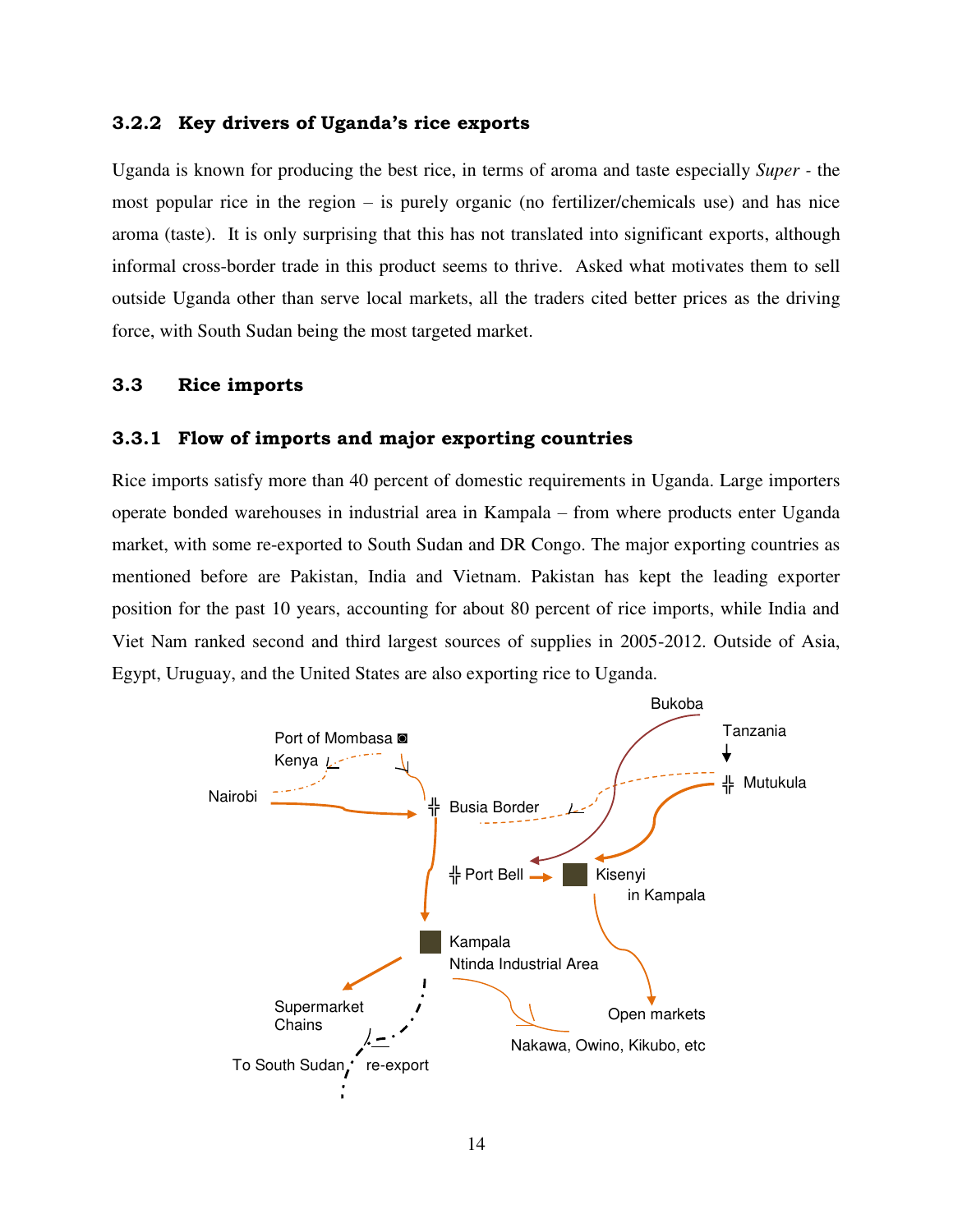Large shipments of rice through Kenya in recent years have converted Uganda into a major destination of trade especially for Pakistani rice. Uganda continues to absorb one of the largest shares of imports (through the Kenyan territory), which enter Uganda through three major channels: as direct imports by Uganda based importers; Kenyan exports consisting of Pakistani rice that is repacked in different bags with trade marks of Kenyan registered companies – disguised as products originating from Kenya. The objective is to evade tax in Uganda. The third channel consists of Kenyan rice produced in Kenya. Besides the formal channel, previous studies have revealed that for three consecutive years  $2005 - 2007$ , rice ranked first, among agricultural informal imports into Uganda from Kenya through the border point at Busia (reported in Table 8). Table 8 also reports the volume of informal imports through Mutukula border. The main border point between Tanzania and Uganda is at Mutukula (about is 220 kilometers from Kampala), but large volume of rice is also shipped across Lake Victoria from Bukoba in Tanzania to Port Bell (as illustrated in the chart above). Some rice, which enters Uganda through Mutukula is re-exported to Kenya via Busia. The rest continues it way to Kampala (the main hub is Kisenyi).

#### <span id="page-16-0"></span>**3.3.2 Recent trends in imports**

Table 8 shows the trends in rice imports from EAC countries, COMESA, EU and rest of the world, between 2005– 2007. Imports are of the types summarized in Table 3. Although Table 8 does not cover imports in the last four years, it is easy to see that imports are steadily growing. Across the regions, the rest of the world account for over 80 percent of total imports, which reinforces the earlier findings that EAC originated trade constitutes account for a minute share of intra-EAC trade.

| Origin of imports                                      | 2005          | 2006          | 2007          |
|--------------------------------------------------------|---------------|---------------|---------------|
| <b>EAC</b>                                             | 910,272.00    | 372,764.00    | 2,652,079.00  |
| Rest of COMESA countries                               | --            | 17,105.00     | 2,053.00      |
| European Union                                         | 541,990.00    | 532,395.00    | 62,259.00     |
| Rest of the world (mainly Asia)                        | 16,002,000.00 | 12,497,354.00 | 16,409,158.00 |
| Informal imports from Kenya through Busia border       | 98,641.35     | 3,164,114.21  | 746,325.15    |
| Informal imports from Tanzania through Mutukula border | 196.087.00    | 395,998.00    | 123,745.80    |

#### **Table 8 Rice imports, by source in US\$, 2005 – 2007**

Source; Uganda Bureau of Statistics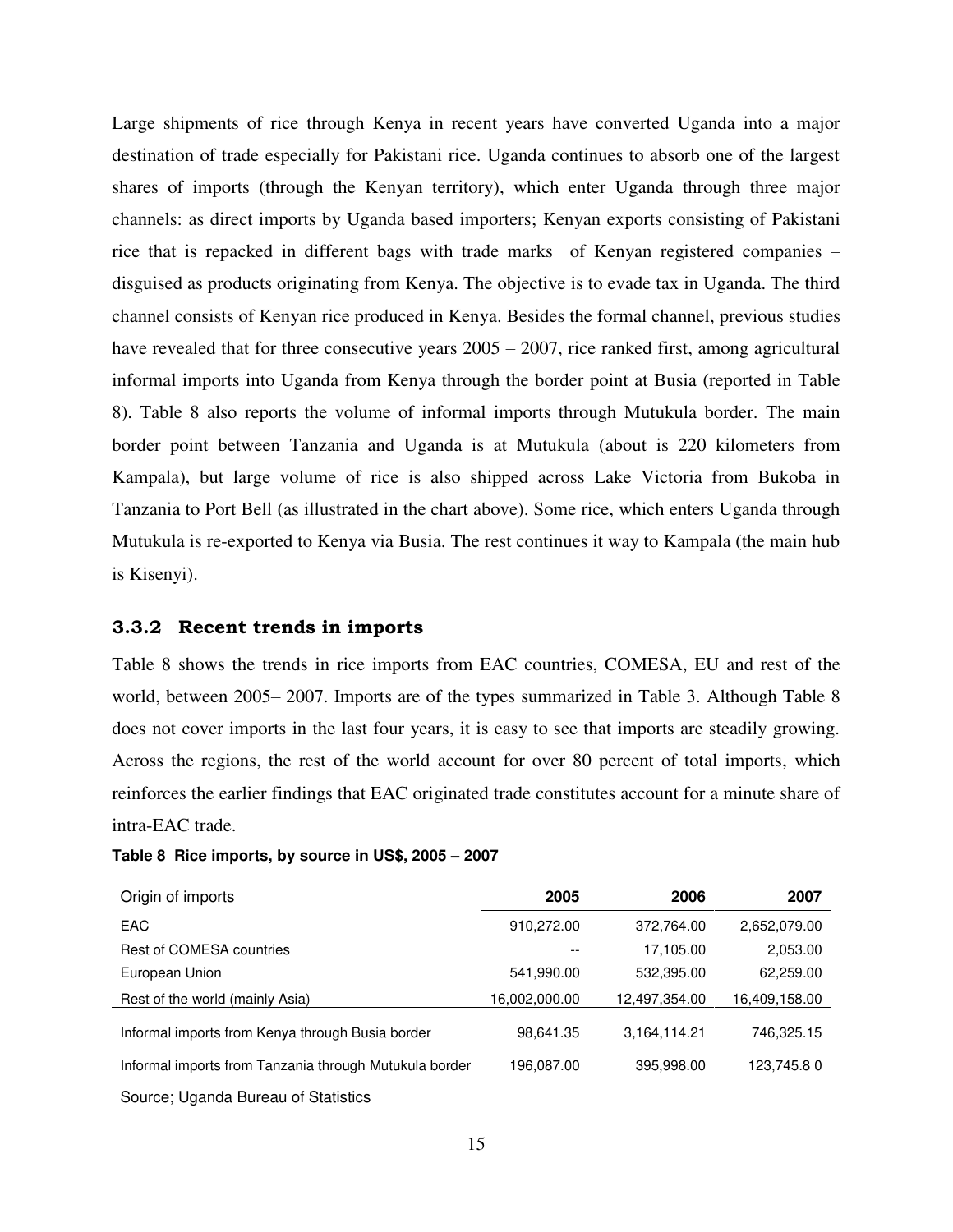#### <span id="page-17-0"></span>**3.3.3 Key drivers of Uganda's rice imports**

Examine key drivers of trade (including a commentary on whether these may be changing). To include: Why do producers in the region currently export, rather than serve local markets? What is the main opportunity for importers –low-cost or high-quality products? What other factors drive the nature and growth of the rice trade in the EAC?

#### <span id="page-17-1"></span>**3.4 Intra-EAC trade**

One of the outstanding developments in the rice sector in the past 10 years has been a fast expansion of intra-regional trade. Much of the trade expansion has been as a result of surging rice imports by Pakistan, India, Viet Nam and Thailand. The increase in traded volumes witnessed after 2005 was facilitated by a reduction of border protection, as the EAC Customs Union came into effect.

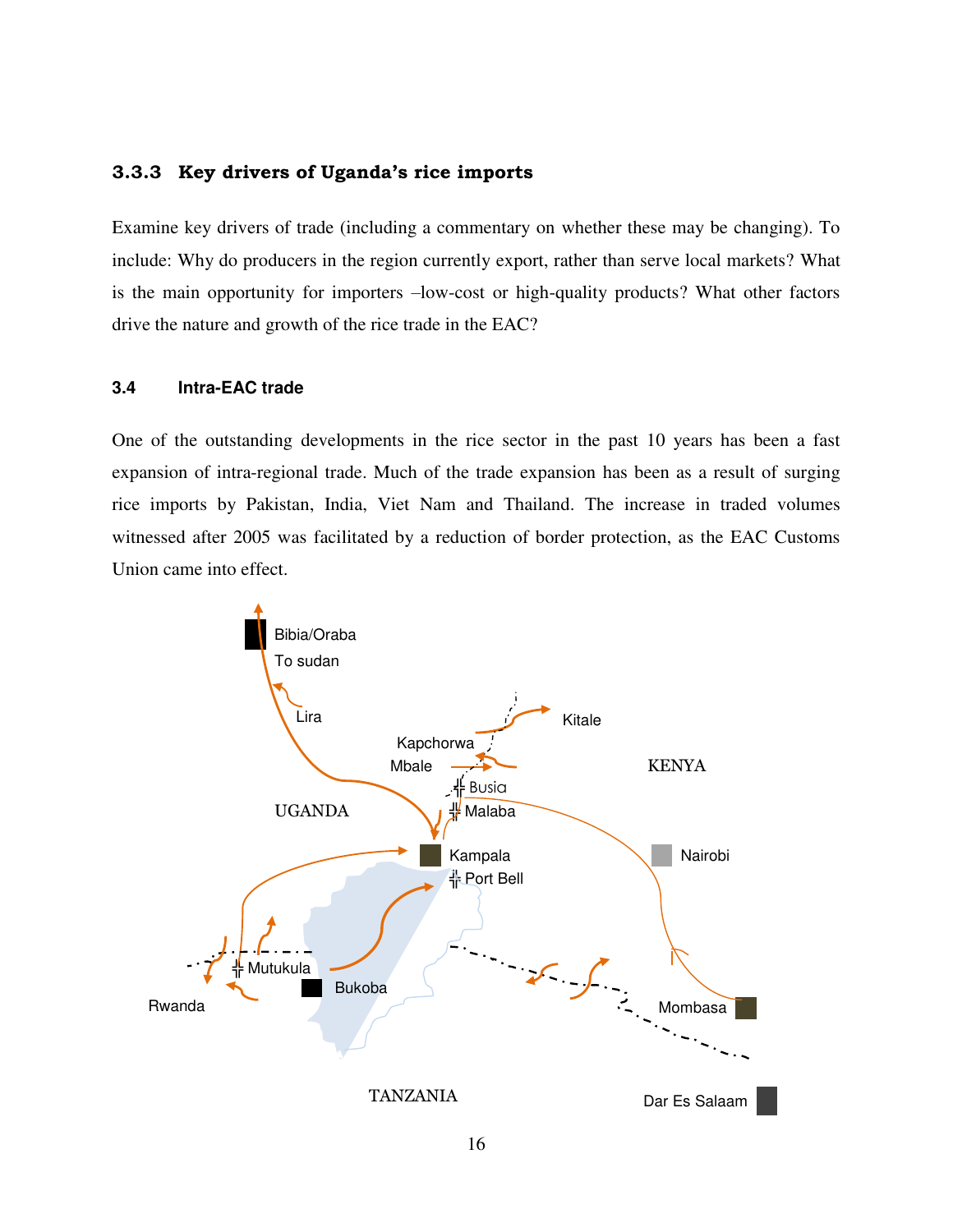Intra-regional trade in rice is projected to record a fast pace of growth in the next decade, reaching perhaps 1 million tonnes by 2015. The forces sustaining the expansion are likely to remain substantially the same as those which propelled trade after 2005, namely a strong import demand by EAC countries and a continued expansion of production in Pakistan, India, and Viet Nam.

As mentioned noted, over 40 percent of intra-regional trade is informal in nature. It comprises day-to-day transactions between traders living in locations on either side of the borders. Most commodities crossing borders are absorbed by the local markets along the border e.g. *Sofia market* and *Market Square* – usually delivered on bicycles and heads, and hands in 'caveras' (polythane bags) normally in small quantities. Identifying cross-border traders of this nature is not so straightforward because they could easily be mistaken for goods for own personal use or gift from relatives. Bicycle transporters at times act as assemblers for big traders. In some cases, commodities are diverted through "panya routes" (unofficial routes) to avoid official borderentry at Busia. On the Ugandan side, these unofficial routes include Sofia, Marachi, Red Carpet, Bulumba, Alupe, Mawelo, Jambura and Kalitunsi among others.

#### <span id="page-18-0"></span>**3.5 Illicit trade, and business malpractices**

In Obwona and Ayoki (2005), illicit or illegal trade (as some prefer to call it), is any trading activities carried out with the aim of evading taxes, gaining 'abnormal' profits and taking unfair advantage over law-abiding participants in the same industry. These activities take the form of smuggling; counterfeiting of products; concealment of information – about the origin, intended destination, quantity, value and even the real name of the product. By definition, illicit trade cannot easily be quantified because it is not included in official national statistics and the national income convention.

In the case of rice trade, informants narrated surprising situations whereby (i) rice from Pakistan is re-labelled in Kenya and exported to Uganda as Kenyan rice, and (ii) Tanzanian rice is exported in Vietnam bags through Mutukula and enters Uganda as goods on transit to DR Congo or South Sudan only to be offloaded and sold in Uganda as Uganda, sometimes, as Uganda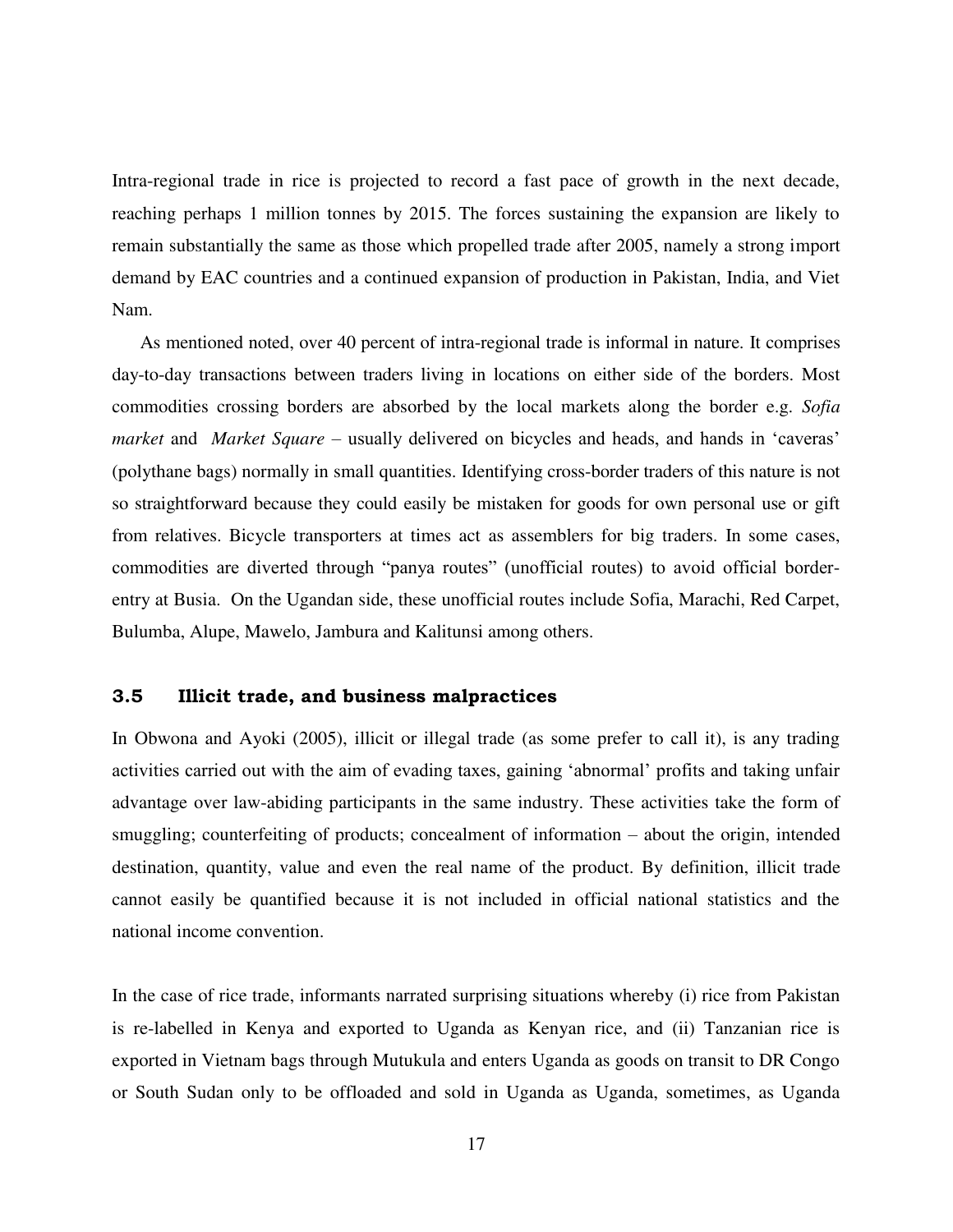*Super*. In the first case, Uganda's imports (sourced directly) face unfair competition from lowtaxed rice re-exported from Kenya, with some traders suggesting that such imports should be banned. In the second case involving Tanzanian rice, it is not very clear what the intention might be because under the Customs Unions and the Practice Notes of November 2007, rice from Tanzania is not liable to tariffs or import VAT in Uganda.

Although informants did not clearly explain why this particular case, corroborating their responses with those from other sources point to the cumbersome border process. The EAC Partner States have made significant progress towards harmonizing their border requirements, but to cut down on amount of paper work at the border will take some time. At the least, for agricultural commodities passing through Busia and Mutukulu customs, a trader must satisfy most or all of the following requirements/conditions:

| <b>Requirements</b>                                                                                                                                                                                                                                                                                                                                                                                                                                       | <b>Other conditions</b>                                                           |
|-----------------------------------------------------------------------------------------------------------------------------------------------------------------------------------------------------------------------------------------------------------------------------------------------------------------------------------------------------------------------------------------------------------------------------------------------------------|-----------------------------------------------------------------------------------|
| Phyto-sanitary certificate (certificate of inspection)<br>З.<br>Pre-inspection certificate<br>5.<br>Certificate of incorporation (company registration)<br>Tax identification number<br>8.<br>Trading license<br>9.<br>VAT registration<br>10. Commercial invoice<br>11. Customs forms for entry/export (single bill of entry)<br>12. Import/export permit<br>13. Import commission/declaration form<br>14. Certificate (evidence) of origin of commodity | 2.<br>Withholding tax<br>Use of clearing agents<br>4.<br>6.<br>Health certificate |
| 15. Standards certificate                                                                                                                                                                                                                                                                                                                                                                                                                                 |                                                                                   |

|  | Table 9 Customs documentations /requirements |  |
|--|----------------------------------------------|--|
|--|----------------------------------------------|--|

Again, there are people who hold the view that the zero tariffs on intra-EAC trade is "on paper", the reality is that there are taxes being paid or barriers, which are silent. Rice ranges from first to third grade, and reflected in prices. The tendency has been for traders (Tanzania middle men mainly) to mix the three grades and labeled them as first grade rice. At the customs, the rice is classified under high tax category. Rwandan importers pay high tax and soon discover that it is sub standards products which they end up selling far below the expected price.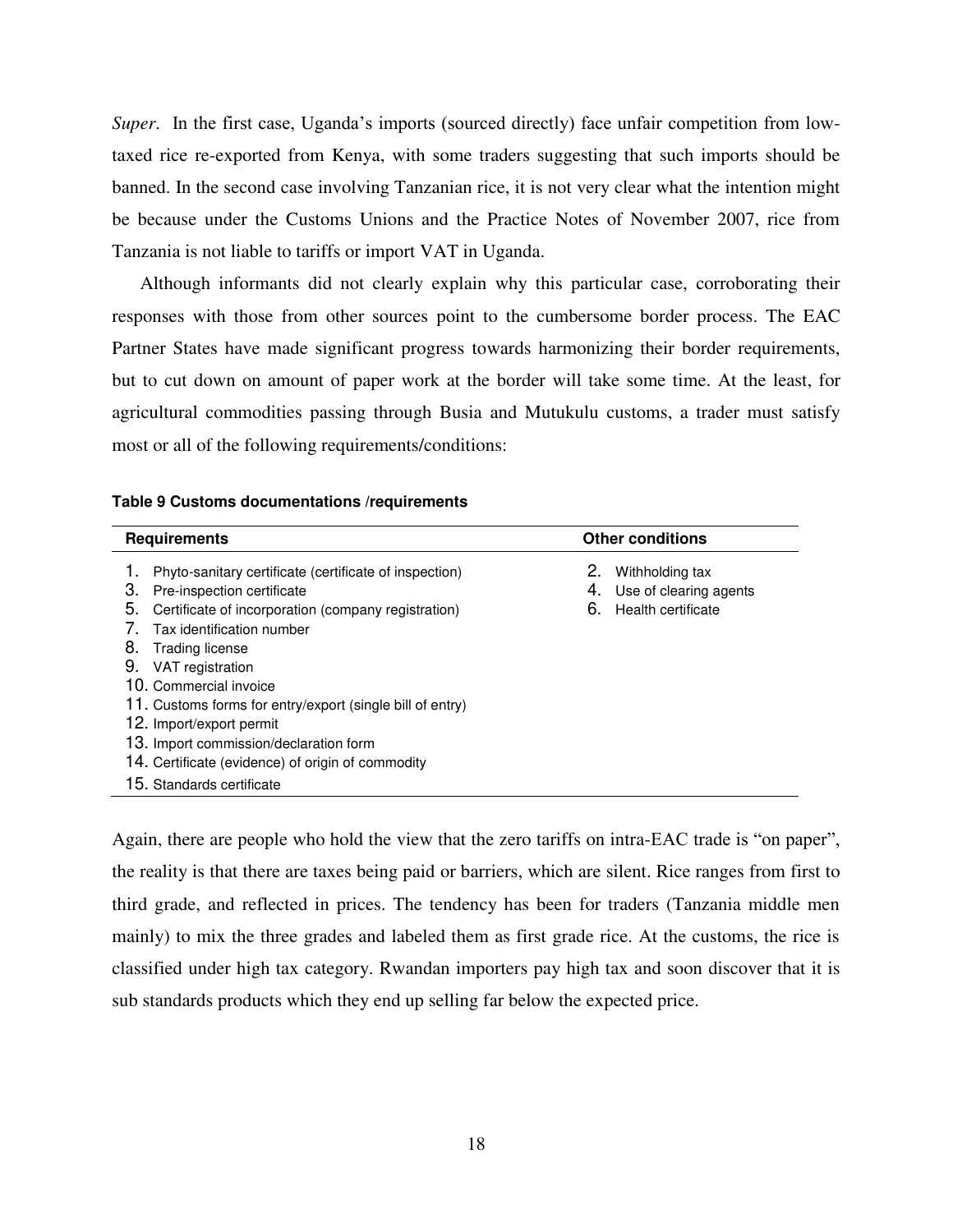#### <span id="page-20-0"></span>**3.6 Trade routes and import costs**

Freights from Karachi, in Pakistan, as of December 2011, was about US\$ 40 per tonne of rice, if delivered to the Kenyan port of Mombasa, or Tanzanian Port of Dar Es-Salaam.

| Freight rates from Karachi Port in Pakistan to: |               |                       |          | From Mombasa/Dar-Es-Salaam |          |
|-------------------------------------------------|---------------|-----------------------|----------|----------------------------|----------|
| Country                                         | Port          | Freight               | Freight  | Freight                    | Freight  |
|                                                 |               | Per 25 tone container | Per tone | Per 25 tone<br>container   | Per tone |
|                                                 |               | $US$ \$               | $US$ \$  |                            |          |
| Kenya                                           | Mombasa       | 1000.00               | 40.00    |                            |          |
| Tanzania                                        | Dar-Es-Salaam | 1000.00               | 40.00    |                            |          |
|                                                 |               |                       |          |                            |          |

On top of the freight costs, imports are subject to insurance, bringing the cost to about US\$ 90 per tone i.e. CIF (FOB price plus freight and insurance). He pays additional 75 percent of the value of imports in tariffs, and offloading costs (US\$ 10 per tone).

Over 90 percent of Uganda's overseas imports and exports transit through Mombasa each year – i.e. pass through the Northern Corridor, which consists of road routes from Mombasa via Malaba and Busia to Kampala (Mombasa being Uganda's closest ocean port). The long distance from Mombasa and Dar Es Salaam ports, add substantially to the total cost of the imported rice.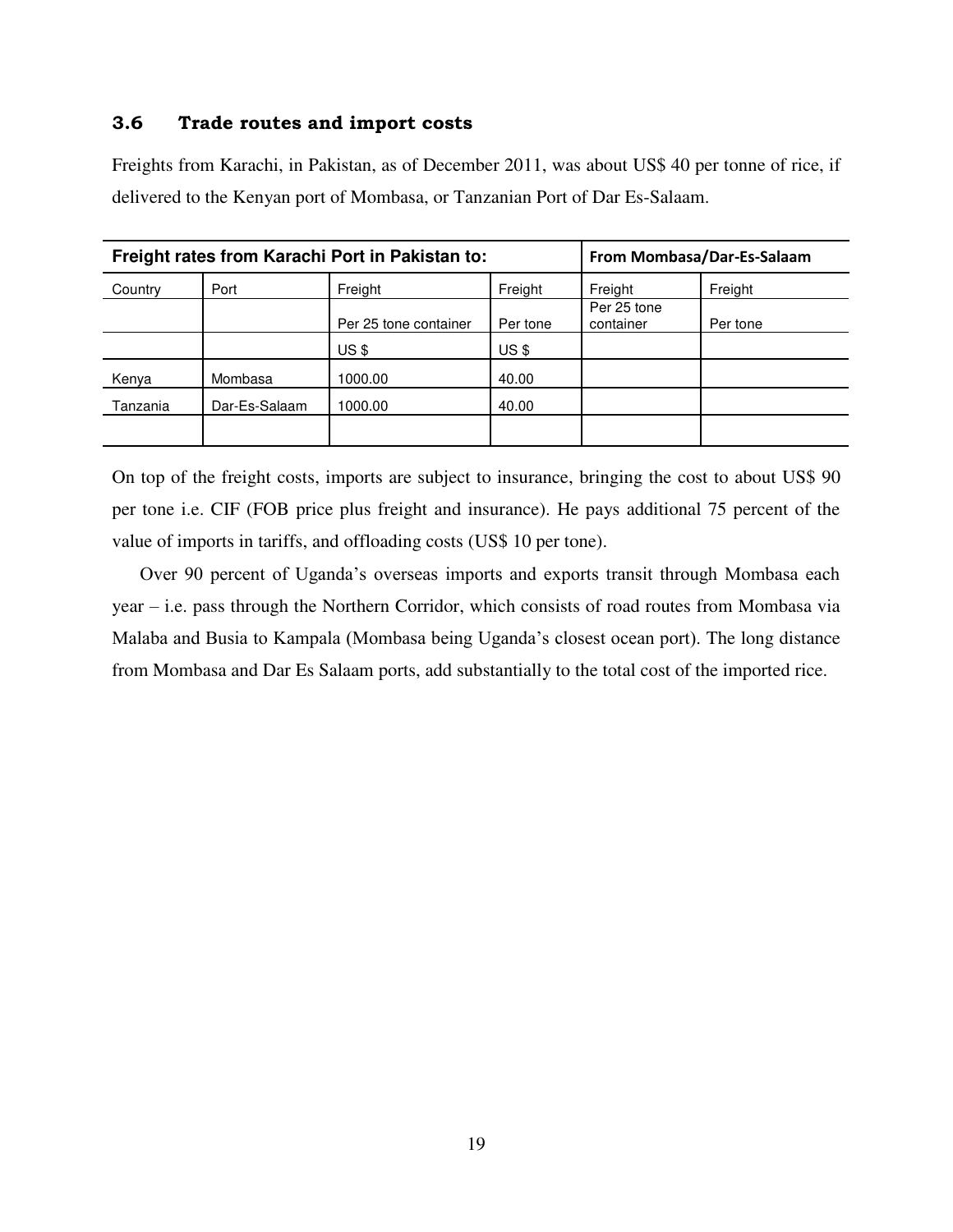#### <span id="page-21-0"></span>**4 Market Environment and Trade Regulations**

This section looks at the market environment, focusing particularly on the opportunities for public sector reform or intervention to facilitate market growth. It reviews development of policy in recent years towards both rice imports and exports. It inquires into the objectives the policy was intended to achieve and what impact it exerts on upon production and investment, as well as how effective the policy has been, and how effectively it has been implemented. Considered also in this section is the question of how common trade policies and removal/lowering of internal EAC trade barriers has been implemented.

#### <span id="page-21-1"></span>**4.1 EAC common trade policy**

 $\overline{a}$ 

The EAC Common External Tariff (CET) regime, which entered its eighth year in January 2012 (having come into effect on 1 January 2005), harmonized tariffs under three bands: 25 per cent for finished goods, 10 per cent for semi-processed or intermediate goods and zero-rate for raw materials and capital goods. This common policy (CET) applies to 5,429 tariff lines (at the HS 8 digit level), of which 99.8 percent carry ad *valorem* duties. Exception to this rule applies to 1 percent of the overall tariff lines (i.e. 58 tariff lines)—allowed to accommodate politically sensitive sectors. Among these *sensitive products* are rice, which attracts 75 percent duty or US \$200 per MT; wheat, dairy products, matches, maize; cigarettes; cement; *kangu*, *kikoi*, and *kitenge* fabrics; crown cock; sack and jute bags and battery cells 35 percent duty, and sugar 100 per cent duty. $<sup>1</sup>$ </sup>

With regards to non-tariff barriers (NTBs), Article 13 of Protocol on the Establishment of the EAC Customs Union states that "except as may be provided for or permitted by this Protocol, each of the Partner States agrees to remove, with immediate effect, all the existing non-tariff barriers to the importation into their respective territories of goods originating in the other Partner States and, thereafter, not to impose any new non-tariff barriers. The Partner States shall formulate a mechanism for identifying and monitoring the removal of non-tariff barriers" (EAC, 1999).

 $<sup>1</sup>$  Annex I to the EAC Customs Union Protocol. In case of rice, it includes rice in the husk (paddy or</sup> rough), husked (brown) rice, semi-milled or wholly milled rice, or broken rice.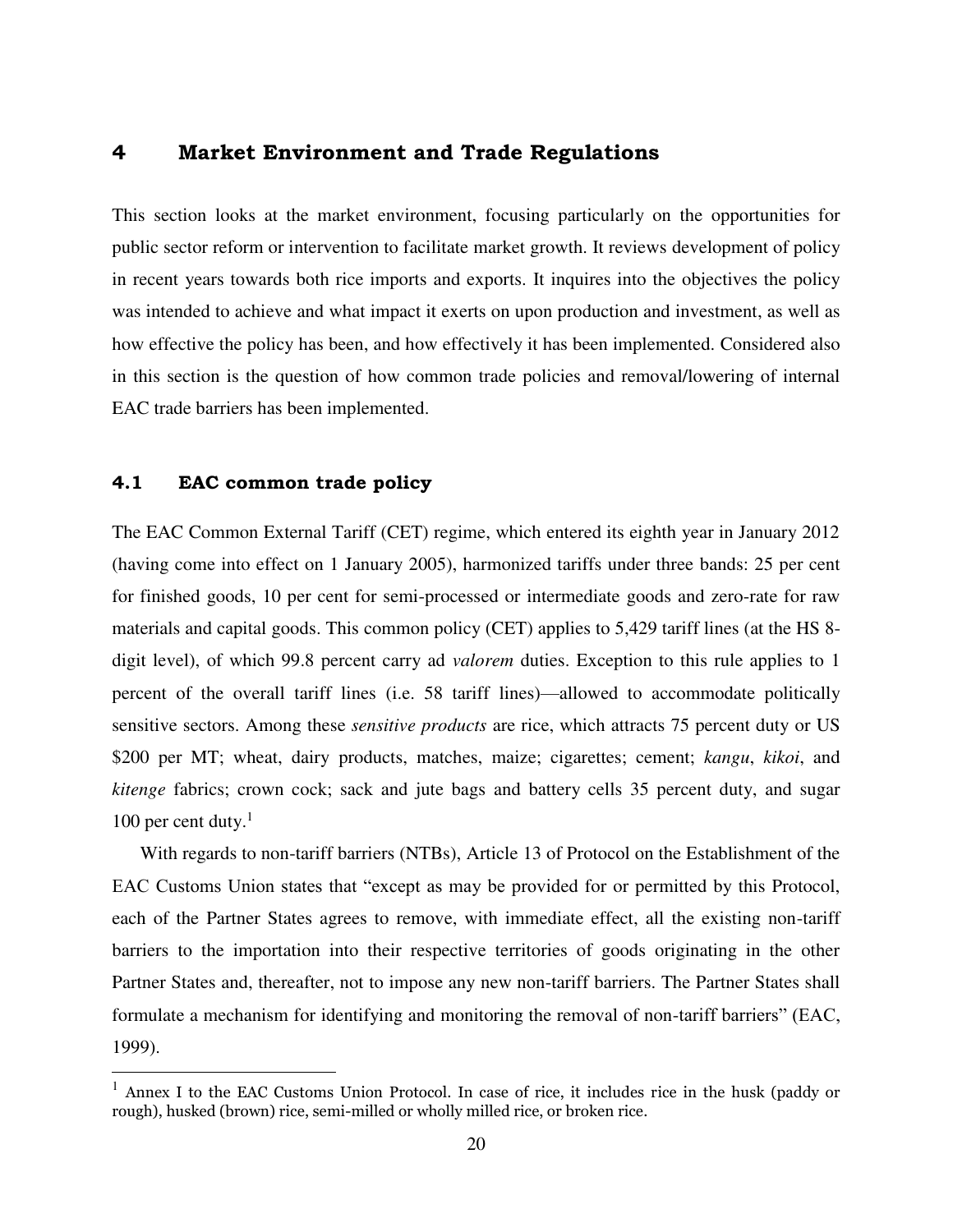This move is consistent with the agreement under the WTO. In Paragraph 27 of the 2001 Doha Ministerial Declaration, WTO Members "recognize the case for further expediting the movement, release and clearance of goods, including goods in transit, and the need for enhanced technical assistance and capacity building in this area…"

#### <span id="page-22-0"></span>**4.1.1 Policy /political economy of rice trade in the EAC**

The EAC Partners States have harmonized their duty and tax exemptions and concession schemes – under the EAC Customs Management Act. Annex I to the EAC Customs Union Protocol, puts the tariffs on rice entering the territories of any of the EAC Partner States at 75 percent. As a special case, the EAC Partner States allowed exception for Pakistani rice, which would enter Kenyan market at 30 percent tariff as opposed to 75 percent. This concession was to be phased out by 30 June 2008, but has since been renegotiated keeping the rate at 35 per cent to date. Pakistan is an important market for Kenyan tea. So for Kenya, keeping the tariff low would be in its best interest.

However, listening to some of the government officials in Kampala, they would want the preferential treatment on Pakistani rice to end, saying that it is of great disadvantage to other partner states. Rice is imported from Pakistan at 35 per cent duty. Kenyan traders repack (relabel) the imported rice and re- export as Kenyan product thorough Kenyan supermarket chains and other outlets in Uganda. The same resentment is shared by some of the traders interviewed, who feel that the exception creates unfair trade (in favour of Kenya) and therefore, must be discontinued. However, this is unlikely to be the case soon.

There is a trade off; other EAC countries enjoy similar flexibility. For instance, Tanzania can derogate from the common policy on wheat and barley (i.e. charges lower tariffs than 35 per cent, on imports of wheat and barley). The same applies to Uganda on wheat imports. The two countries see this as an opportunity to develop their local industry, which rely on imported raw materials (wheat and barley), and their politicians would wish to see a status quo. Burundi and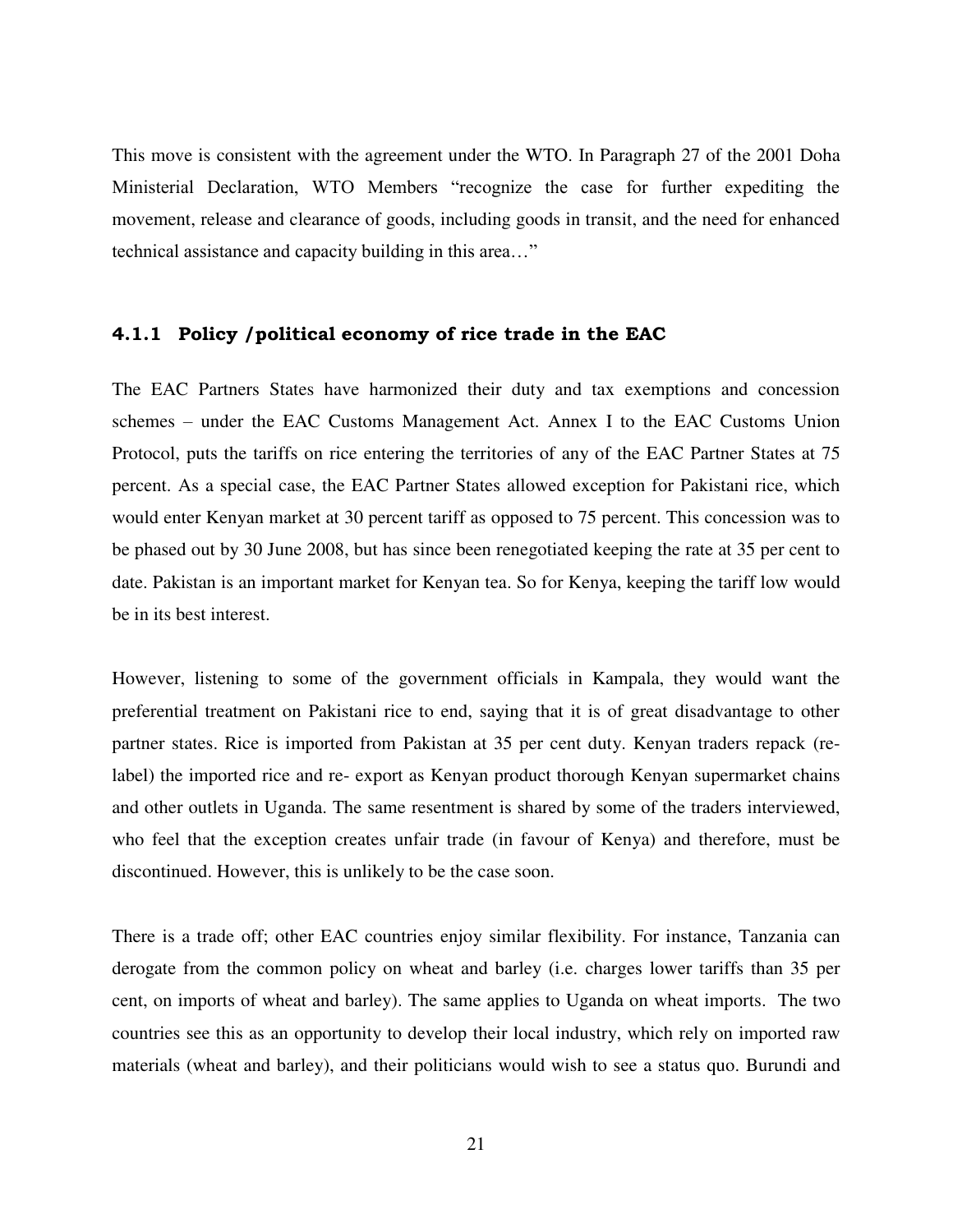Rwanda are not left out either; taken care of in the Rwanda list of exemption of taxation and Burundi list of raw materials.

There are two major reasons why Uganda government supported 75 percent tariffs on rice imports and why the sector remains to be one of the most protected agricultural sectors. They have to do with the need to promote domestic rice production and satisfy national demand (and guarantee food security and improved household incomes). Rice impacts large number of people in Uganda, being produced in over 40 districts in the country, continues to spread to other parts of the country. It has been viewed as an important sector for poverty reduction. Some success has been recorded as current statistics show that the gap between domestic demand and domestic production is slowly closing. Two, they are associated with promoting local varieties, which are not always available on world markets, as well as the generation of earnings to producers and to develop agro-industries through local processing. The 75 per cent tariffs aimed at shielding domestic industries from competition of imported products.

The government of Tanzania, for its part, was also interested in promoting domestic production and value addition, along side the objective of ensuring food security which leads it to unilaterally ban the export of rice. Whenever Tanzania or anticipate possible food shortage, it imposes ban on rice export. While Tanzania is able to enforce the ban, the Tanzania–Uganda border has always been characterised by a certain porosity which seemed to prevent the strict enforcement of legislative and regulatory regime. In fact, it has facilitated border corruption.

Enforcement officers (police) stationed at the borders use the directives from Ministry of Agriculture to enrich themselves by extracting TS 500,000 or more, per truck from traders and allow them to pass with truck of rice. In EAC the food deficit country is Kenya, and Rwanda. Kenya is a net importer of rice. The disruption of cereal flows from Tanzania towards Rwanda seems to expose the deficit in Rwanda, but the impact, if any, is negligible because Rwanda has over the past years developed new sources of supply from the region.

There is ample evidence that the circumvention of regulations and the unilateral policies pursued by EAC partners, added to lower-tariff exceptions continue to create a challenge for EAC common policy e.g. implementation of CET. Burundi, for its part, does not tax agricultural imports/exports.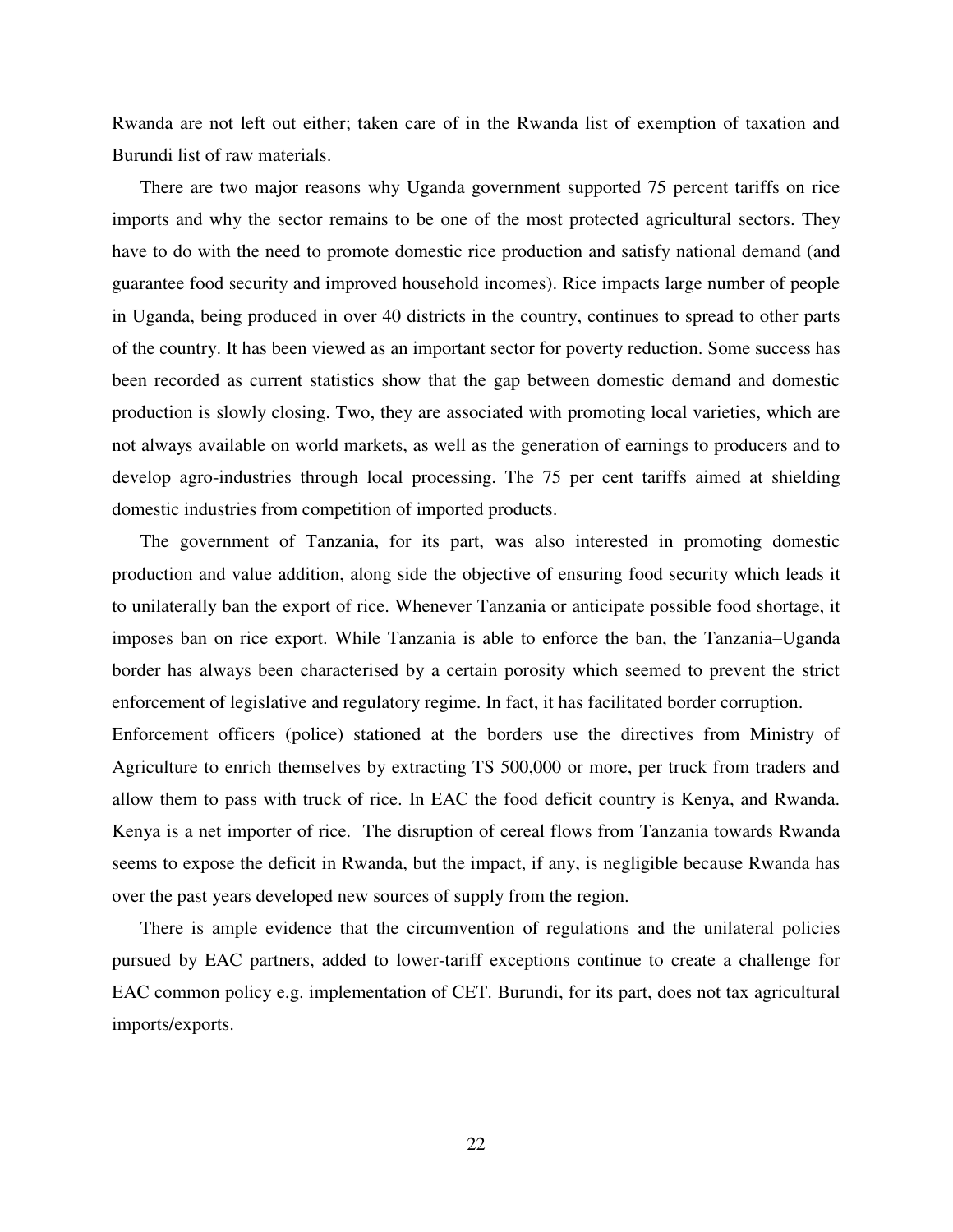#### <span id="page-24-0"></span>**4.1.2 Import and export inspection and certification procedures**

**I**n a few areas there are some restrictions or impediments, the removal of which would help facilitate exports. First, while export procedures are relatively simple<sup>2</sup> and are further being facilitated by the new customs automation system (ASYCUDA++), the requirement for physical inspection of export shipments unnecessarily slows down the operations of the exporter. The EAC partners states have adopted (or are expected to adopt) the EAC harmonised standards of goods traded within the region (and supposed to be enacted into law – a mechanism that ensures mutual recognition of national quality marks on products by national standards agencies (Bureaus of Standards). The mechanism agreed by the Partner States exempt the goods from vigorous verification upon importation once they bear the quality marks.

This has not been implemented, and could affect rice exports. Clearly, the concerns are on: product verification and inspection (that have continued despite quality marks or certificate by national agencies) and inspection fees (on goods in transit). Ugandan tea is transited through Kenya to countries outside the region like Pakistan. At the Kenyan-boarder, an inspection fee of \$400 is levied in disregards of inspection that was done in Uganda before tea left the country. Second, in some instances, depending on export product and destination, an exporter may require other documents such as phyto-sanitary certificate, certificate of origin, veterinary health certificate, commercial invoice, etc. as we saw in Table 5.

#### <span id="page-24-1"></span>**4.2 Business environment**

 $\overline{a}$ 

The Ease of Doing Business report 2011 ranked Uganda 122nd out of 183 countries (Table 10). It is easier to do business in Uganda than in Tanzania or Burundi. Uganda scores relatively well in the area of regulatory quality and rule of law categories, but had worse score than the regional average in the control of corruption category.

Uganda's performance in the *trading across borders* subcategory deteriorated from 141st position (out of 178 countries) the previous year to 148th position (out of 183 countries) in 2011, but was much better than the 2006 ranking (162nd position out of 178 countries). The customs administration reform program under the URA modernization program partly attributed to this

<sup>&</sup>lt;sup>2</sup> Export enterprises are required to have a certificate of registration, a trading license, and a tax identification number, on presentation of which to MTTI, the exporter is issued an application form for export permit, which is usually issued in 24 hours at a cost of USh 1500 (less than US\$1). Source: WTO, 2006.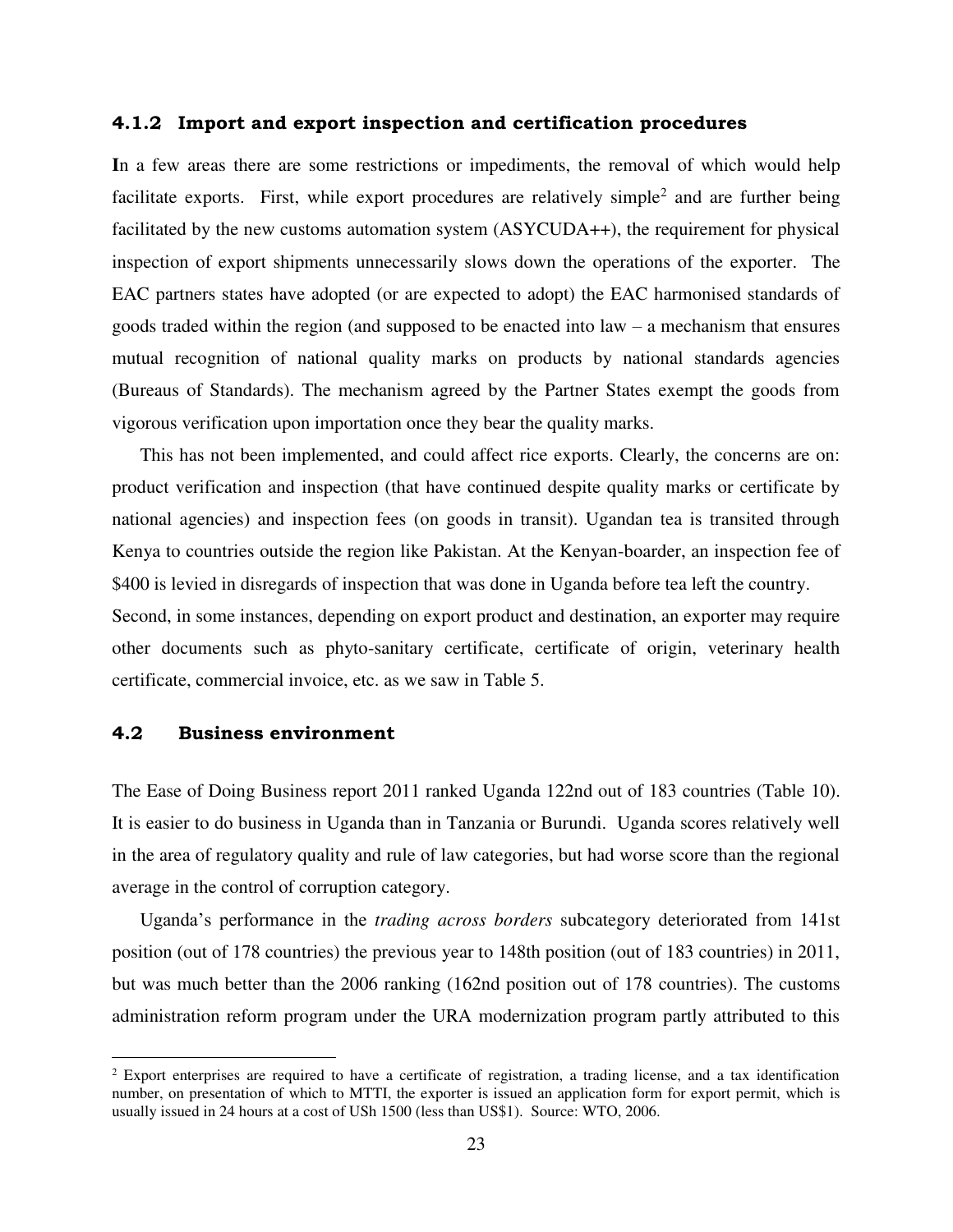improvement. Due to improvement in investment climate, inflows of FDI (excluding workers' remittances) rose from less than US\$ 100 million in 1990 to US\$ 848m in 2010.

|                  | <b>Business Competitive Index</b> | <b>Doing Business Ranking</b> |      |      |      |
|------------------|-----------------------------------|-------------------------------|------|------|------|
| Country          | 2003/04                           | 2005                          | 2006 | 2010 | 2011 |
| Kenya            | 67                                | 80                            | 83   |      | 98   |
| Uganda           | 74                                | 103                           | 107  | 112  | 122  |
| Tanzania         | 68                                | 150                           | 142  | 142  | 128  |
| Rwanda           | na                                | 158                           | 158  | 158  | 58   |
| Burundi          | na                                | 160                           | 166  | 166  | 181  |
| South Africa     | 27                                | 28                            | 29   | 29   | 34   |
| <b>Mauritius</b> | 44                                | 32                            | 32   | 32   | 20   |
| Namibia          | 55                                | 39                            | 42   | 42   | 69   |
| <b>Botswana</b>  | 54                                | 44                            | 48   | 48   | 52   |

Source: The World Bank. Note: Doing Business rankings covered 175 – 178 countries between 2005 and 2010 and 183 countries in 2011. The Business Competitiveness Index, prepared by the World Economic Forum, covers 171 countries.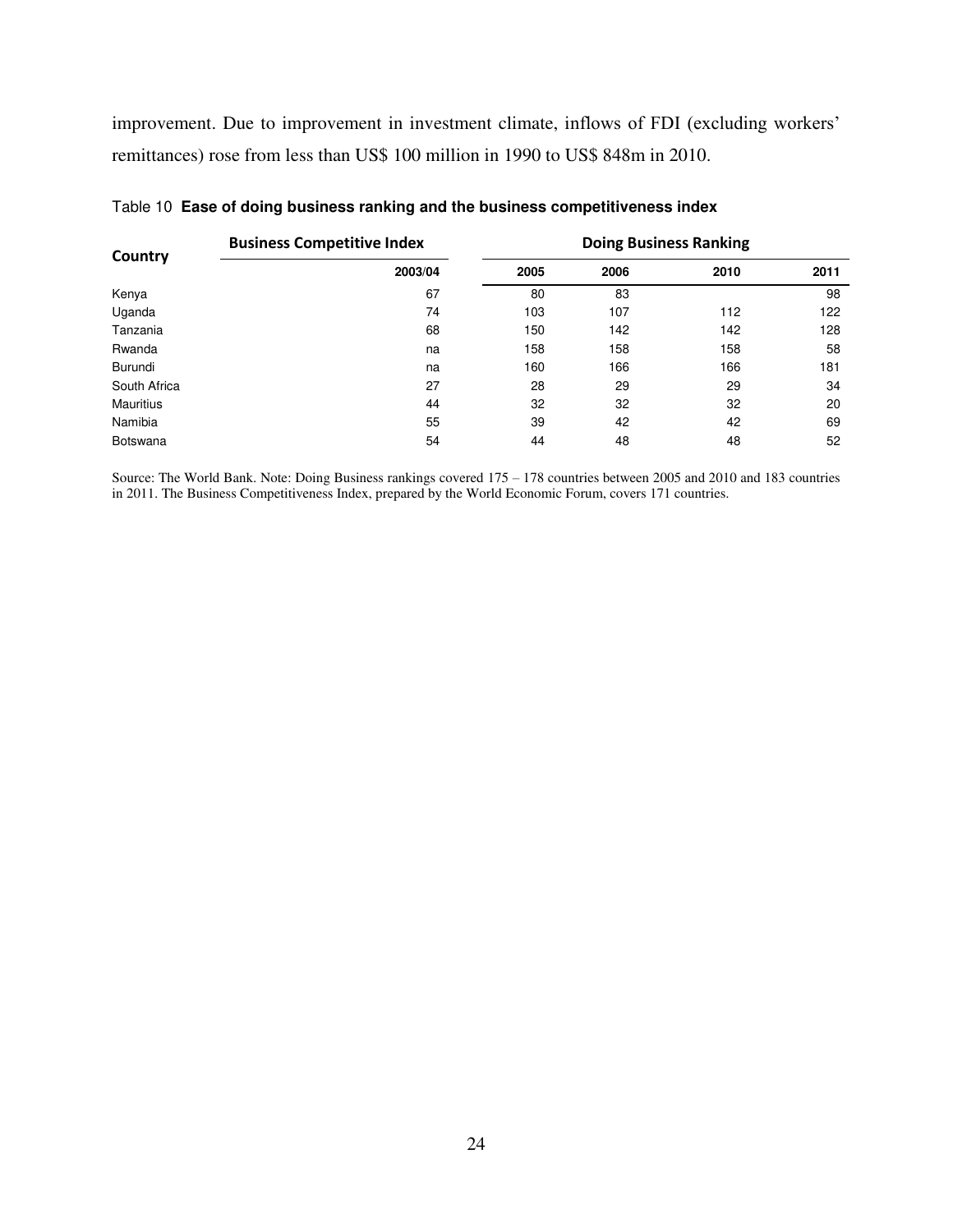#### **5 Conclusions and recommendations**

This paper set out to document the trade patterns and trade policy in the rice sector in the East African Community (EAC) partner states, with particular reference to Uganda. Using various sources of information, including key informant interviews as well as past studies and available trade statistics, the paper derived results that have been discussed in sections 2–4. From the discussions, the following conclusions can be made:

First, there is a lot of potential for import substitution opportunity in the rice sector in Uganda as evident in the volume of imports flowing into the country every year. Uganda's rice import bills amounting to over US\$30 million annually is sufficient to support at least 10,000 acres of production. Second, Uganda's export sector/trade is still in many ways, inchoate and vulnerable given that over 90 percent of the exports are re-exports. The fact that the bulk of rice exports originates from imports makes trade in rice particularly susceptible to changes in both the government policies in the exporting countries and in Uganda.

Third, as much as growth of intra-regional rice trade are evident, it is increasingly becoming dominated by informal and illicit trade (as evident by the case studies and testimonies for Busia and Mutukula), in part because other taxes and barriers other than duty appear excessive to traders. There is a need therefore to examine the various barriers and taxes or charges and costs incurred by traders at the various borders within EAC to understand the liabilities that small traders face, and to estimate the amount of tax revenues governments lose under current conditions.

Fourth, the circumvention of regulations and the unilateral policies pursued by EAC partners, coupled with lower-tariff exceptions continue to create a challenge for EAC common policy e.g. implementation of CET. This, in part is responsible for the illicit trade across the EAC common borders.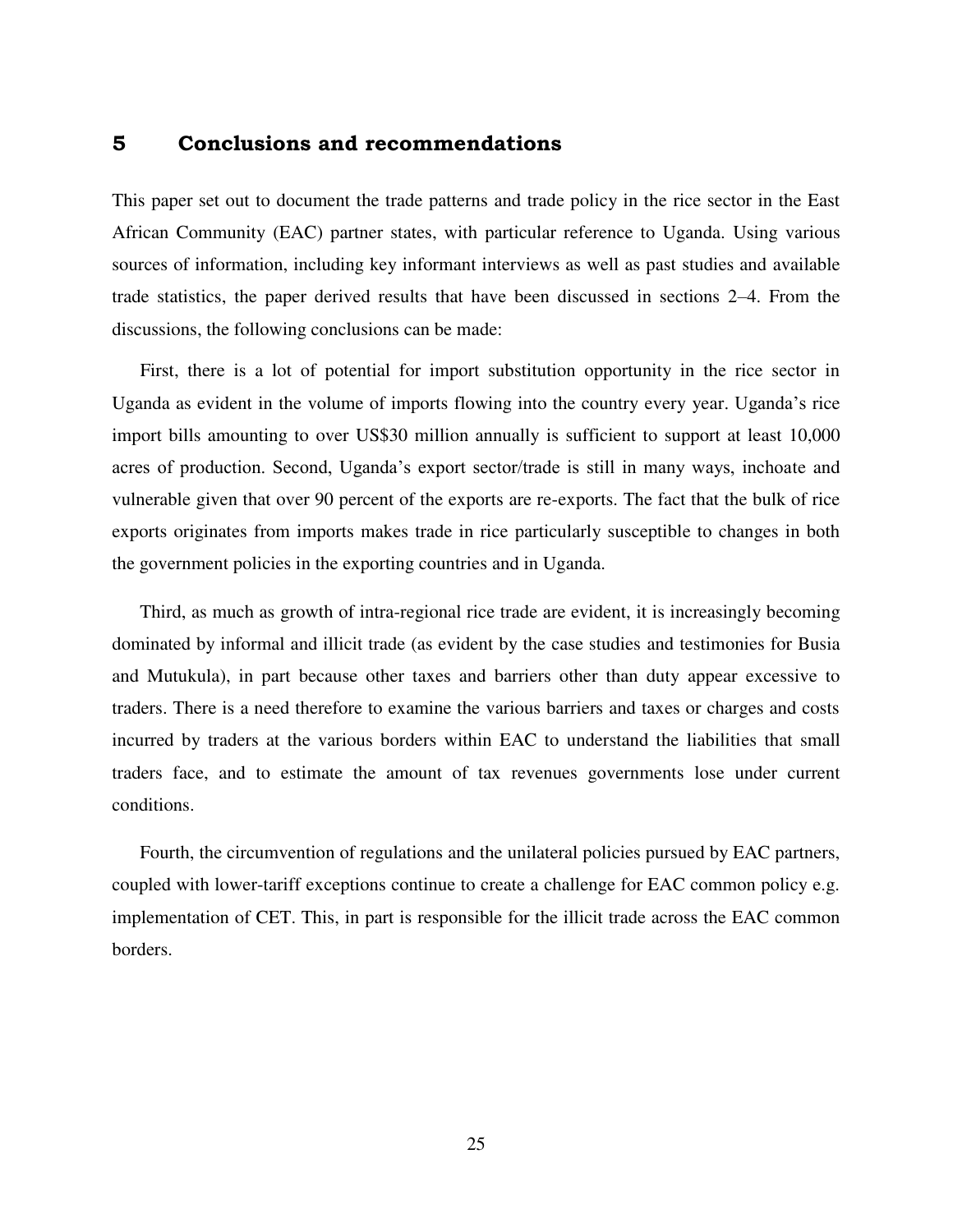## **References**

Obwona, M. and Ayoki, M. (2005). Illicit Trade in East Africa, IPRA Working Paper 8, Kampala: Institute of Policy Research and Analysis.

UBOS. (2010) Uganda Census of Agriculture 2008/2009, volume IV: Crop Area and Production Report.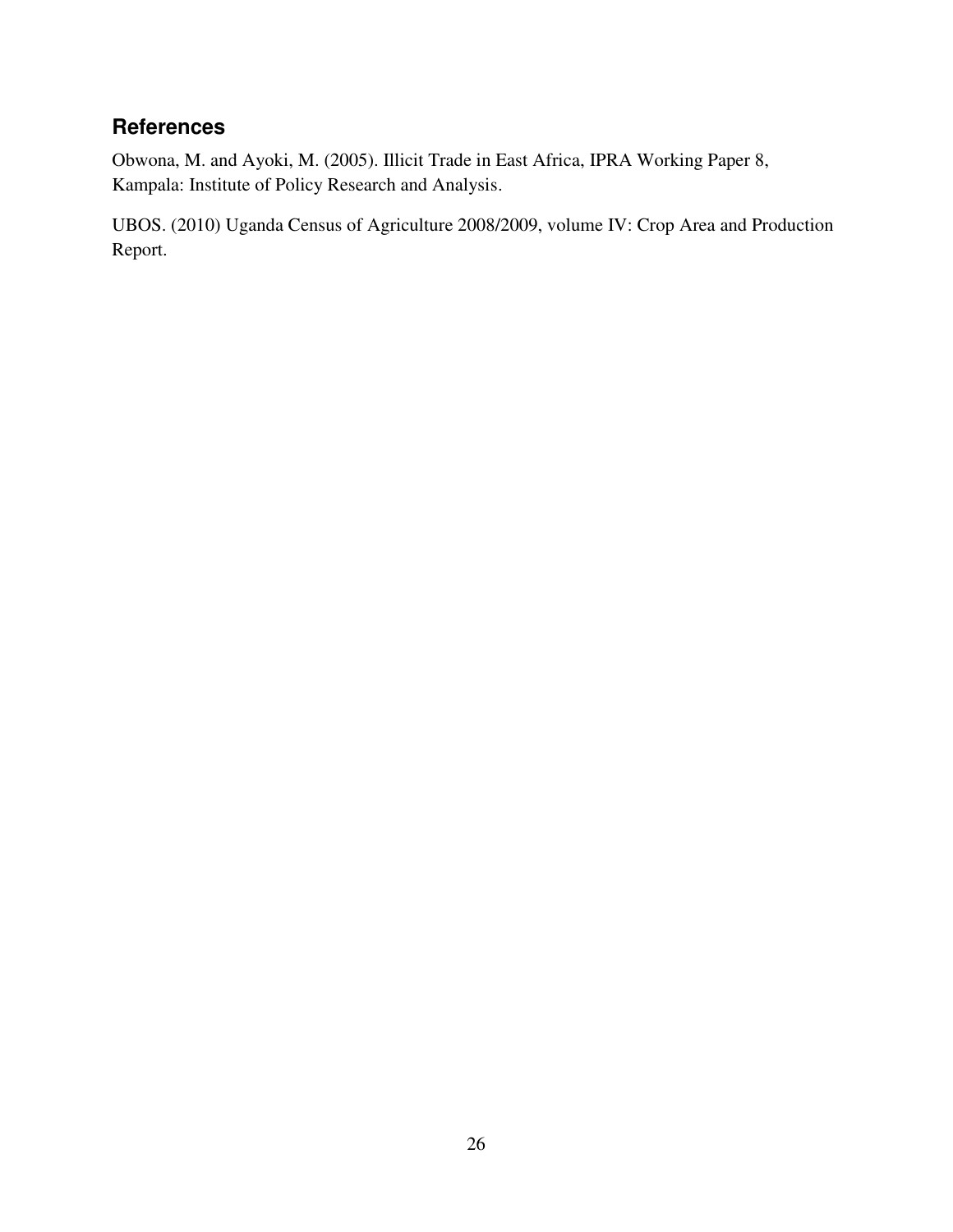|    | Category & name                                                                        | <b>Business/Location</b>                                                                | <b>Tel. Contact</b> |
|----|----------------------------------------------------------------------------------------|-----------------------------------------------------------------------------------------|---------------------|
|    | <b>Government Ministries /Agencies</b>                                                 |                                                                                         |                     |
| 1. | Mr. Rashid Kibowa (Hajji)<br><b>Commissioner Economic Affairs</b>                      | Ministry of East African Affairs                                                        | +256 414 340100     |
| 2. | Mr Silver Ojakol<br>Commissioner/External Trade                                        | Ministry of Trade, Industry and<br>Cooperatives                                         | +256 414 314280     |
|    | 3. Okilangole O. Patrick<br>Ass. Commissioner/ External Trade                          | Ministry of Trade, Industry and<br>Cooperatives                                         | +256 414 314281     |
|    | 4. Ms Florence Kata<br><b>Executive Director</b>                                       | Uganda Export Promotion Board                                                           | +256 772 459134     |
| 5. | Mr. Kahima Sam<br>Domestic Tax Dept                                                    | Uganda Revenue Authority                                                                | +256 772 890189     |
| 6. | Mr. Ronald Nyenje<br>Manager - Research Statistics and<br>Policy Analysis, CG's Office | <b>Uganda Revenue Authority</b>                                                         | +256 717 440055     |
| 7. | Mr. Patrick Okello<br>Principal Statistician                                           | Uganda Bureau of Statistics                                                             | +256 414 321472     |
|    | 8. Mr. Koire Lugya<br>Statistician/External Trade                                      | Uganda Bureau of Statistics                                                             | +256 772 434350     |
|    | 9. Ms. Aliziki Lubega<br><b>External Trade Unit</b>                                    | Uganda Bureau of Statistics                                                             | +256 414 321472     |
|    | 10. Mr. Deo Muhwezi<br><b>Assistant Commissioner</b>                                   | Ministry of Agriculture, Animal<br>Industry and Fisheries                               | +256 772 501761     |
|    | 11. Mr. Moses Ogwapus<br>Ass. Commissioner/Tax Policy Dept                             | Ministry of Finance, Planning and<br>Economic Development                               | +256 414 707137     |
|    | 12. George Oumu<br>Director Information                                                | Enterprise Uganda                                                                       | +256 414 251810     |
|    | <b>Private Sector Association and NGOs</b>                                             |                                                                                         |                     |
| 1. | Lillian Bazaale                                                                        | Eastern Africa Grain Council                                                            | +256 312 112854     |
| 2. | Country Manager, Uganda<br>Banjamin Aijuka                                             | Eastern Africa Grain Council                                                            | +256 312 112854     |
| 3. | Program Officer<br>Mr. Allan Wayira<br>Research and Training Officer                   | Uganda National Farmers Federation                                                      | +256 712 195208     |
| 4. | Ande Okiror Ongura<br>Coordinator, Public-Private Partnership                          | Sasakawa - Global 2000                                                                  | +256 392 948136     |
| 5. | and Market Access<br>Chemusto Wilson<br>Board Chairman                                 | Uganda National Agro-Input Dealers'<br>Association                                      | +256 312 293475     |
|    | <b>Rice Importers</b>                                                                  |                                                                                         |                     |
| 1. | M. Faraz Ahmed,<br><b>Commercial Manager</b>                                           | S.W.T. Tanners Limited, Plot M566,<br>S.W.T. Close, Ntinda Industrial Area -<br>Kampala | +256-41-4222027     |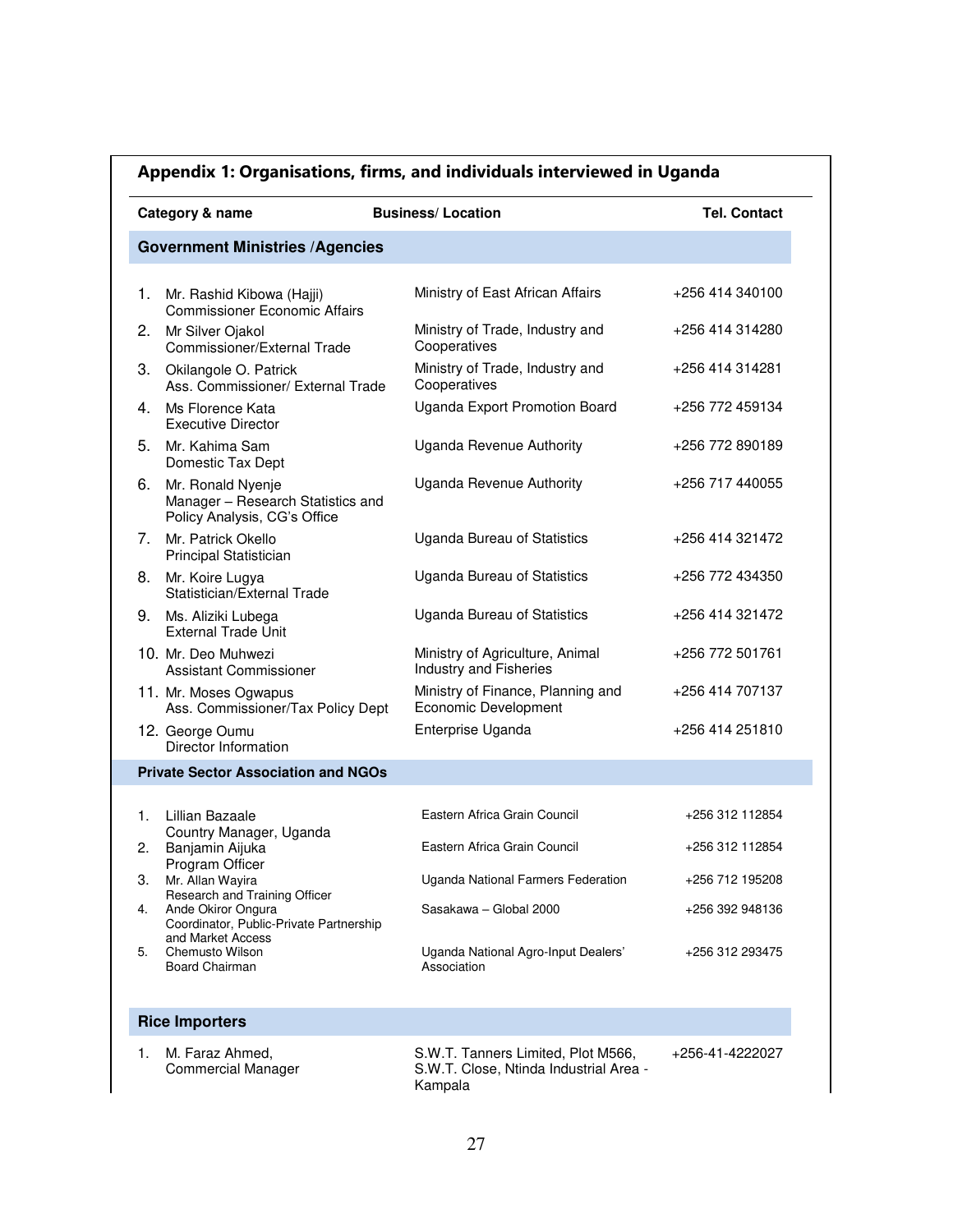| Mohsin Abdul Karim, Sales<br>Executive      | S.W.T. Tanners Limited - Kampala             | +256-772-711023 |
|---------------------------------------------|----------------------------------------------|-----------------|
| 3. Grace Alimo<br>4. Procurement Department | Tuskys Supermarket<br>Ntinda Industrial Area | +256-782 377554 |

**Rice Millers** 

| $\mathbf{1}$ . | Hirya Shabani           | Faluja Producers, Plot 6, Bugwere<br>Road, Mbale | 0782881223 |
|----------------|-------------------------|--------------------------------------------------|------------|
| $2^{\circ}$    | Hussein Wafula          | Jeri co Co, Plot 14 Bugwere Road,<br>Mbale       | 0752887340 |
| $\mathcal{R}$  | Namulondo Rehema        | Namutumba Posho/Rice Millers                     | 0700608489 |
| 4.             | Waswa Asan              | Namutumba                                        | 0703482532 |
| 5.             | Luuka Shitali           | Plot 6 Bugwere Rd, Industrial Area,<br>Mbale     |            |
| 6.             | <b>Faluja Producers</b> | Plot 6, Bugwere Road - Mbale                     |            |

#### **Rice Traders /2**

#### **In Kampala**

| 1. | Manager, Cynibel                             | Cynibel Supermarket, Ntinda                                        |                 |
|----|----------------------------------------------|--------------------------------------------------------------------|-----------------|
| 2. | Grace Alimo<br><b>Procurement Department</b> | <b>Tuskys Supermarket</b><br>Ntinda Industrial Area                | +256-782 377554 |
| 3. | Bicandu Wun Robert<br>Manager                | Windwood Millers (U) Limited, Shop<br>No. 406, Nakawa Market       | +256-701 090149 |
| 4. | Caesar Wandera                               | Nakawa Market                                                      | +256-751 283377 |
|    | In Mbale                                     |                                                                    |                 |
| 5. | Judith Nambozo                               | Jordan Shopping Centre, Pallisa<br>Road                            | 0771449818      |
| 6. | Muzamilu Wosemba                             | Industrial divion Pallisa Road Mbale<br>town                       | 0782560742      |
| 7. | Nayanya Yassin                               | Industrial division Plot 4 Bugwere<br>road                         | 0771895002      |
| 8. | Umar Abdul                                   | <b>Bam Shopping Centre</b>                                         | 0712879512      |
| 9. | <b>Badun Mungule</b>                         | Yellow industrial area                                             | 0701573516      |
|    | 10. Yusuf Nabende                            | Uganda Basic Food Stores, Plot 14<br>Bugwere Road, Industrial area | 0782552446      |
|    | 11. Jackline Kamesi                          | Industrial Area, Pallisa Road-<br>Container                        |                 |
|    | 12. Charles Peter Okol                       | St Joseph Stores Plot 29 Pallisa<br>Road                           | 0575856979      |
|    | 13. Charles Bulafu                           | Lorry Park Market                                                  | 0758251468      |
|    | 14. Wandera Bosco                            | Nkoma Stage                                                        |                 |
|    | 15. Mangeni Ken                              | Nkoma Stage                                                        |                 |
|    | 16. Nanfuka Shamim                           | Kumi Road Market                                                   |                 |
|    | 17. Stephen Nagwere                          | Pallisa Road Market                                                |                 |
|    | 18. Musoga Habibu                            | Pallisa Road                                                       |                 |
|    | 19. Mutwalib Mafabi                          | Kumi Road Market                                                   |                 |
|    | 20. Aumo Stella                              | Busamaga                                                           |                 |
|    |                                              |                                                                    |                 |